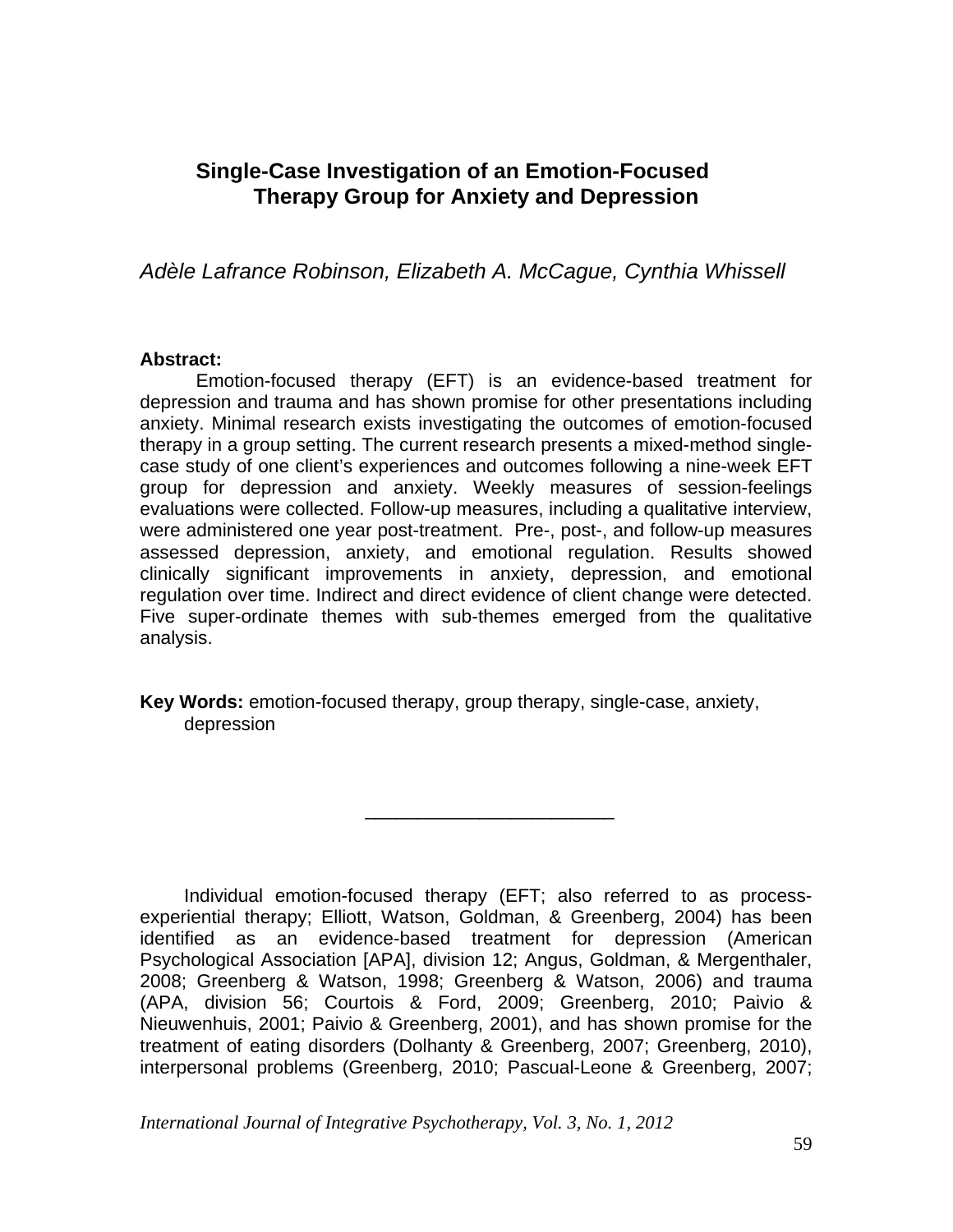Pos & Greenberg, 2012), and anxiety disorders (Cisler, Olatunji, Feldner, & Forsyth, 2010; Greenberg, 2010; MacLeod, Elliott, & Rodgers, 2011; Pascual-Leone & Greenberg, 2007).

Traditional EFT provides a client-centred relational framework and integrates emotion-focused and gestalt techniques to resolve affective-cognitive problems in therapy. Evidenced in affective neuroscience (Damasio, 1994; LeDoux, 1996), EFT recognizes the adaptive function of emotion (as an alert system to situations important to one's deep concerns and as a preparatory system to take action toward meeting one's needs; Greenberg, 2011; Greenberg & Warwar, 2009) as well as the potential for learning and formation of new neural organizations called emotion schemes. Such emotion schemes are automatic and often out-of-awareness, yet hold tremendous influence over an individual's emotional processing (Greenberg, 2010, Greenberg, 2011, Greenberg, Rice, & Elliott, 1993). In depression, for example, common emotional schemes involve core shame-based worthlessness, secondary hopelessness, "anxious dependence, powerlessness, abandonment, and/or invalidation" (Angus et al., 2008, p. 630, Johnson, & Denton, 2002; Dessaulles, Johnson, & Denton, 2003; Greenberg, 2010; Greenberg & Watson, 2006; Greenberg, Watson, & Goldman, 1998; Greenberg & Pascual-Leone, 2006, Pascual-Leone, 2009; Paivio & Pascual-Leone, 2010; Sicoli, 2006).

 EFT does not attempt to extinguish or regulate problematic emotions explicitly. Rather, problematic emotions are seen as the source of the habitual maladaptive emotion scheme (Greenberg, et al., 1998) and thus need to be processed (accessed, symbolized, and made meaning of) in order to be transformed into an adaptive emotion (Greenberg & Safran, 1987; Pos & Greenberg, 2007). Specific interventions are used, such as the two-chair dialogue when the client demonstrates a self-evaluative conflict; the empty-chair dialogue for unfinished business with a significant other and the two-chair enactment for a self-interruptive split wherein one part of the client's self interrupts or constricts emotional experience and expression (Elliot et al., 2004; Greenberg, 2008; Greenberg, 2010; Greenberg, 2011; Greenberg & Watson, 2006; Pos & Greenberg, 2007).

To date, minimal research exists that examines EFT delivered in a groupbased context (Pascual-Leone, Beirman, Arnold, & Stasiak, 2011). In addition to the obvious financial benefits, group therapy adds elemental factors to the therapeutic environment that are not found in individual therapies (Dugas, Ladouceur, Léger, Freeston, Langolis, Provencher, & Boisvert 2003; Fehr, 2012; Guttmacher, & Birk, 1971; Tiuraniiemi & Karhola, 2009; Scott, 2011; Yalom & Lesczc, 2005). As such, as part of a larger study the current research seeks to explore group-based EFT for anxiety and/or depression through the experiences and outcomes of a single participant.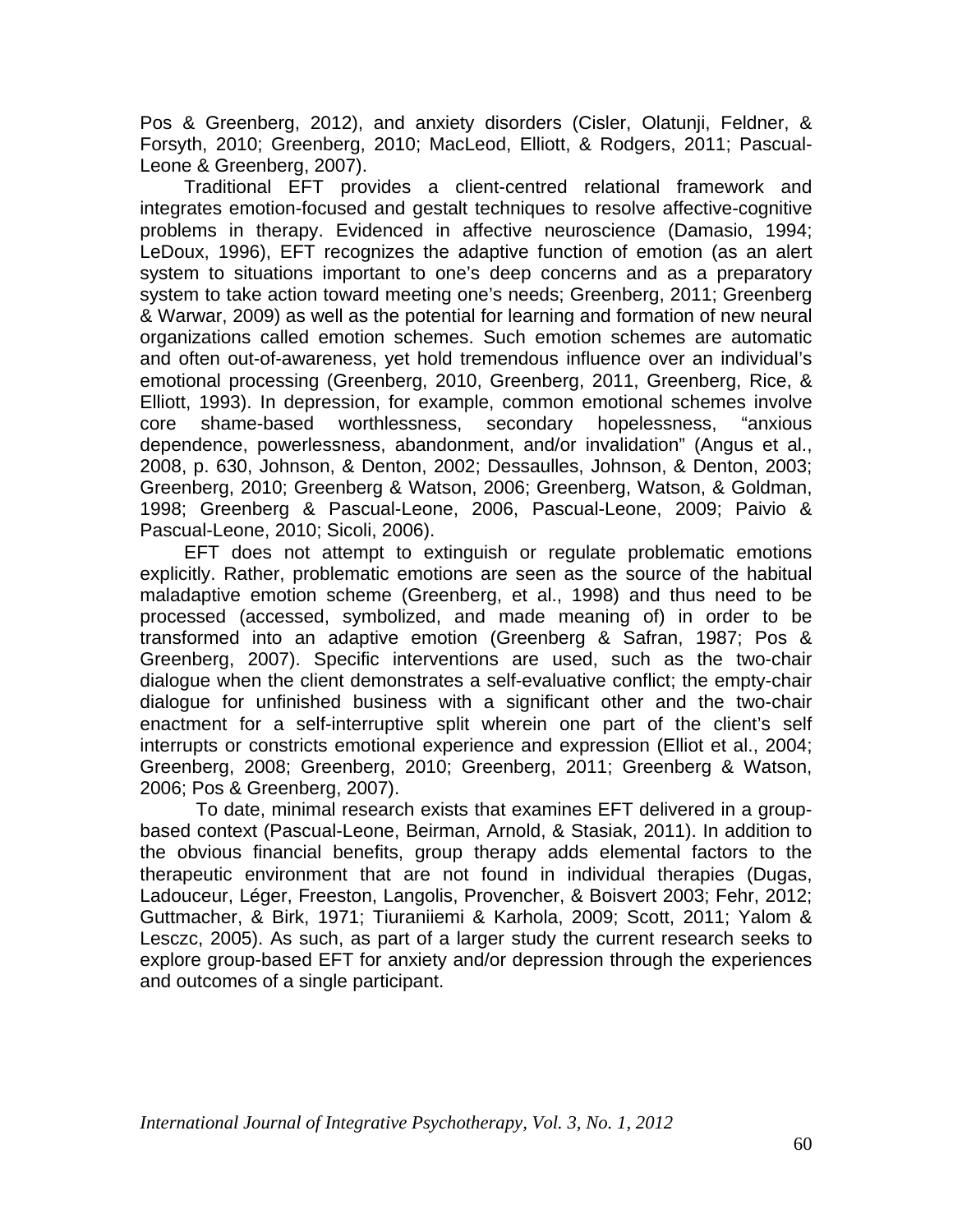# **METHODOLOGY**

#### **The case of Sally**

The client, Sally (pseudonym) reported a family history of depression as well as a *"hard life growing up*.*"* Sally has a post-secondary education. She is a middle-aged single mother and grandmother who loves her family deeply. Over the years Sally lost significant figures in her life, ended an abusive relationship, and went through a divorce. At the time of the group, she reported having struggled with depression for 14 years after a physical trauma that significantly affected her physical mobility and left her without employment. Sally reported that in the years prior to the EFT group, she had become increasingly depressed and she *"wanted to die"*, although she would not take her own life in order to protect her family - *"they were the only thing that I lived for"*. Prior to the group Sally did not handle her emotions well and described coping by *"becoming a hermit"*, staying indoors, playing computer games and sleeping all of the time (e.g. *"some days I would sleep for 24 hours"*) in order to *"forget everything and make the day go by"*. She stated that she had *"no self-confidence"*, ate poorly, felt sorry for herself, and *"[cried] all of the time"*. She also described an urge to be in control of everything, exhibited perfectionist traits and harsh self-criticism. Six months prior to the group, Sally was admitted to a hospital for severe depression. There, Sally participated in transitional group therapy focused on *"adjust[ment] from the hospital to[the] home*". Once discharged, Sally was in a second therapy group, which "*wasn't as much is therapy as it was, teaching you to speak effectively*". Despite the group therapies, prior to the EFT group, Sally stated that she had no sense of her own emotional needs and craved more self-work. When she received the phone call asking if she would like to participate in the EFT group, she immediately agreed. During the time of the EFT group, Sally was taking antidepressant medications and was in regular contact with a psychiatrist for the monitoring of her medication. She was not engaged in any other therapies during the course of the group.

# **Recruitment**

 Sally was one of ten participants recruited through a wait-list from a regional hospital's outpatient service in Ontario, Canada to participate in the study. Eight participants agreed to participate. Exclusion criteria included documented personality disorder diagnosis, active suicidality, and/or substance abuse. Ethics approval was obtained from the appropriate institutions.

# **Group & Follow-up**

 Nine two-hour weekly EFT group sessions were held. The first session was conducted individually and involved pre-measures and psycho-education about emotion (i.e. the nature of emotion, emotions and their associated needs, the difference between primary and secondary emotion, and the ways in which emotions are implicated in psychopathology). Subsequent group sessions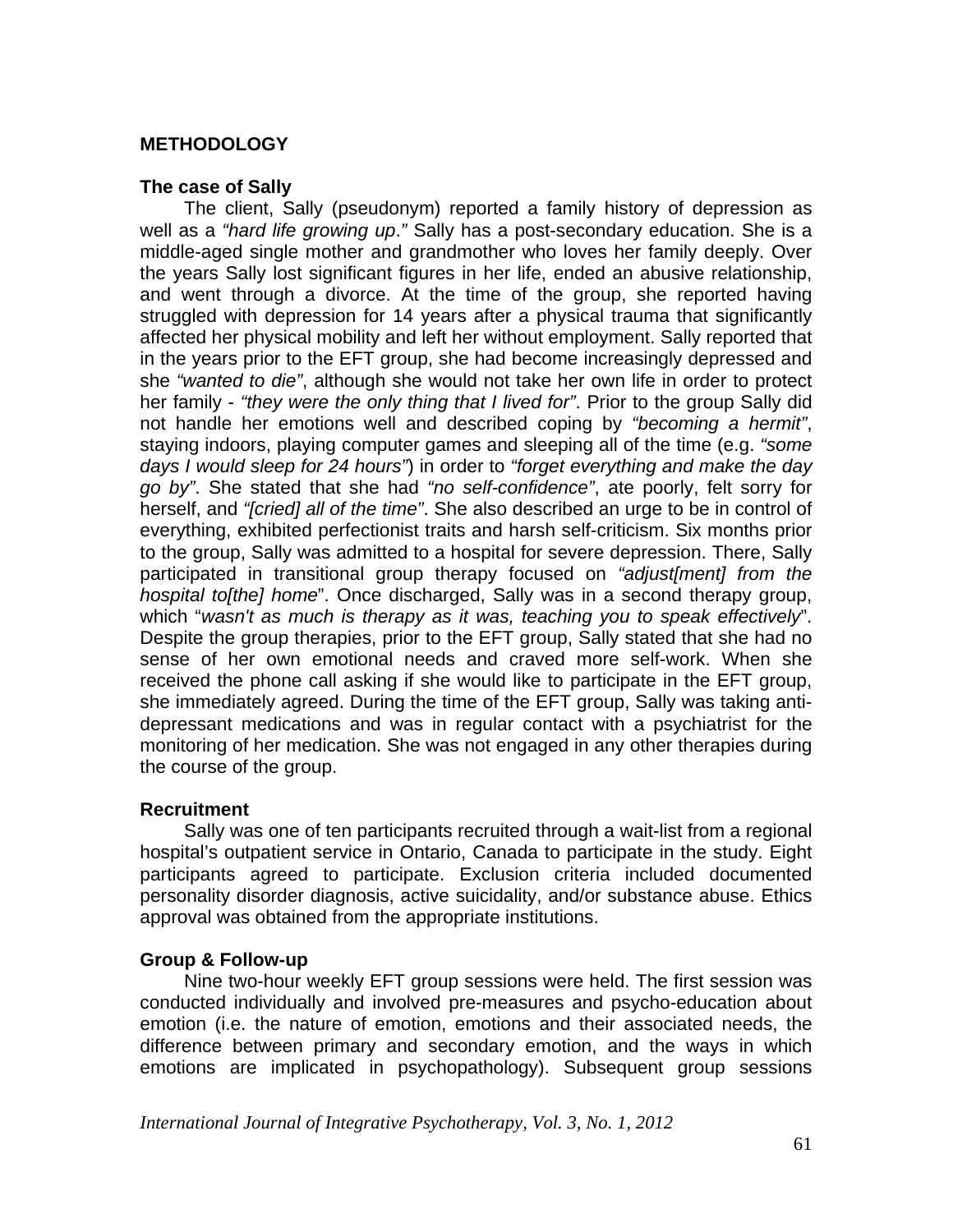consisted of: 1) a review of the past week and participant updates, 2) single participant chair-work session (approximately 45 minutes) with other participants observing (one therapist facilitating the piece of chair-work with a participant while the other therapist monitored the group for reactions), 3) reflections on the participant's chair-work, and 4) weekly end-of-session questionnaires. This structure allowed for each participant to engage in one chair-work session over the course of the therapy group. The ninth and final session also consisted of a discussion of termination issues and the completion of the post-measures. Sally completed follow-up measures one year later and participated in a semistructured interview which was audio recorded, transcribed verbatim, and reviewed for accuracy. The follow-up meeting time was approximately 2.5 hours.

#### **Measures**

**Psychological measures.** The *Beck Depression Inventory 2nd Edition* (BDI–II; Beck, Steer, & Brown, 1996) is a 21 item measure that is widely used to assess depression and has been found to be reliable and valid for the purpose of assessing depression severity (Beck et al., 1996). The *Beck Anxiety Inventory* (BAI; Beck, Epstein, Brown, & Steer, 1988) is a 21 item measure that assesses physiological and cognitive symptoms of anxiety. The BAI is a reliable and valid tool for assessing the severity of anxiety (Beck et al., 1988). The *Difficulties in Emotion Regulation Scale* (DERS; Gratz & Roemer, 2004) is a brief 36-item selfreport questionnaire designed to assess multiple aspects of emotion dysregulation. The DERS items reflect difficulties within the following dimensions of emotion regulation: awareness of emotions (Awareness); understanding of emotions (Clarity); acceptance of emotions (Non-acceptance); ability to engage in goal-directed behaviour (Goals) and refrain from impulsive behaviour (Impulse) when experiencing negative emotions; access to emotion regulation strategies perceived as effective (Strategies). Higher scores indicate difficulties with emotion regulation with scores ranging from 36 to 180. This scale has been shown to be a reliable and valid tool for assessing emotion regulation difficulties (Catanzaro & Mearns, 1999; Gratz & Tull, 2010).

**Weekly session questionnaires.** The *Session Feelings Questionnaire* (SFQ; Greenberg, Wnuk & Dolhanty, 2007) is a 12 item measure that was developed to explore the participants' experience of emotion (e.g. emotional attunement, expression, level of emotional processing) and self-efficacy following each session. The SFQ is an experimental tool that has been used in EFT research (Wnuk, 2010). The *Group Session Evaluation Questionnaire* (Wnuk, 2010), is a modified version of the Session Evaluation Questionnaire (SEQ; Watson & Greenberg, 1998) and it is a tool to evaluate session-by-session change and perceived helpfulness of the session. The original SEQ has been validated (Watson & Greenberg, 1998).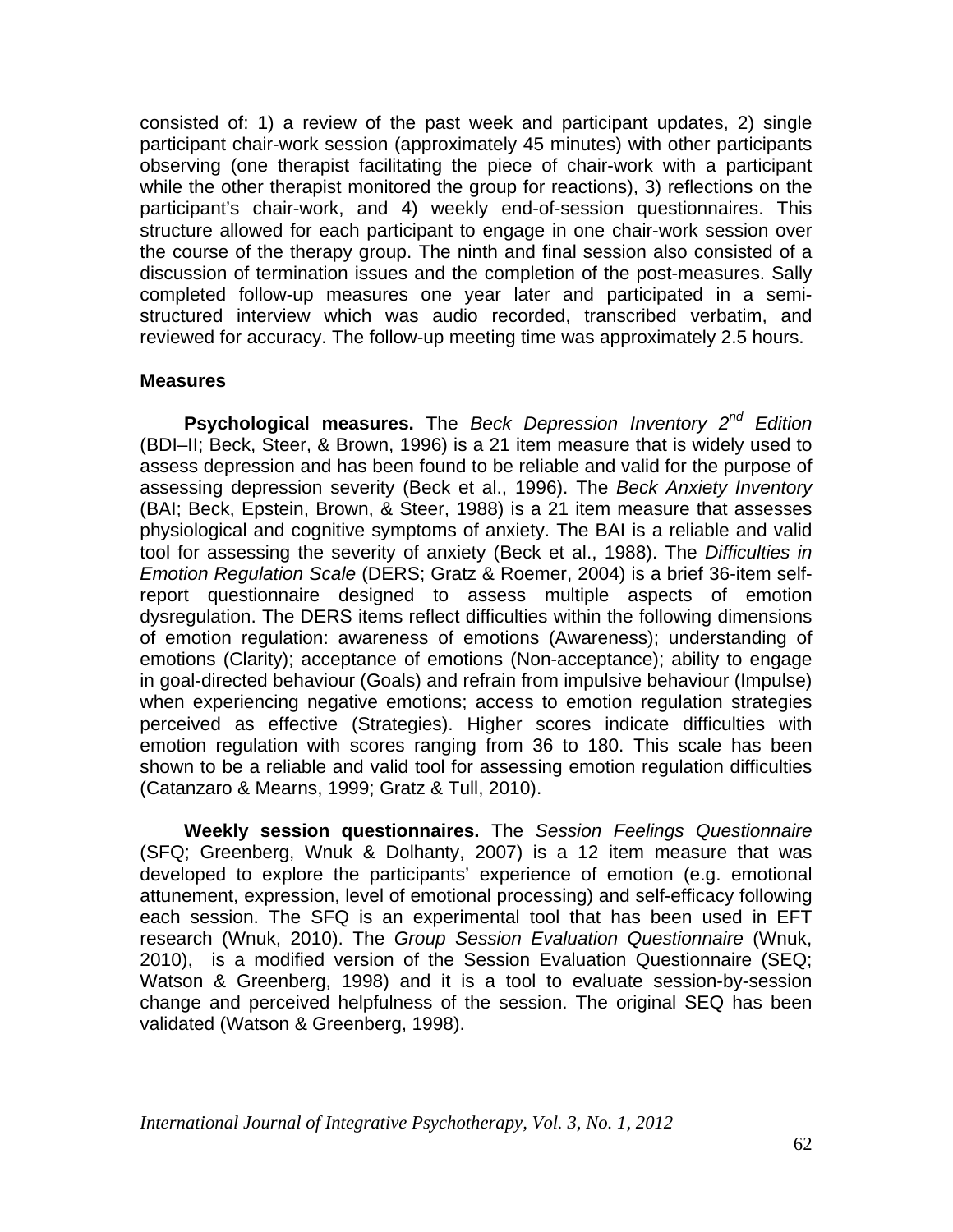**Qualitative interview.** Construction of the semi-structured interview was based on qualitative interview guidelines outlined in the literature (Creswell, 2007; Creswell, 2003; Merriam, 2009), phemenological perspectives (Creswell, 2007; Creswell, 2003; Smith & Eatough, 2007; Smith & Osborn, 2008), and interview schedules employed in Kimball, Weiling, and Brimhall (2009) and Seamoore, Buckroyd, and Stott (2006) case study research of group therapy for divorced women and binge-eating, respectively. The preliminary interview schedule was pilot tested on eight cases. The interview schedule was not prescriptive; rather, it served as a basis for conversation with Sally and aimed to keep her engaged, talking freely, and sharing all thoughts about her experience (Creswell, 2007; Merriam, 2009).

# **Data Analysis**

Quantitative results were observed via general observation of patterns and trends. Changes between pre-to post-group and post-group to follow-up were also analyzed using the Reliable Change Index (RC; Jacobson & Truax, 1991). The RC demonstrates how much and in what direction an individual has changed, and whether the change observed is both reliable and clinically significant. When the RC value is greater than 1.96, it is unlikely that the postgroup/follow-up score does not reflect real change.

Qualitative data were analyzed using Interpretative Phenomenological Analysis (IPA; Smith & Eatough, 2007; Smith & Osborn, 2008) and a modified Hermeneutic Single-Case Efficacy Design (HDCED; Elliott, 2002). IPA aims to explore in detail individual lived experience and to examine how people make sense of their personal and told experiences (Smith & Eatough, 2007). IPA outlines specific steps for analysis, from transcription through thematic coding to validity measures. To support the credibility and trustworthiness of the qualitative research findings, various procedures were employed (e.g. member checking, triangulation; Maxwell 1992; Merriam, 2009). HSCED is a rigorous single-case analysis mixed method that systematically examines the casual role of therapy in bringing about client change (Elliott, 2002). HSCED requires: (1) at least two of five direct evidence links between the therapy process and outcome be found; (2) a "good-faith effort" to find external processes that could account for client change (e.g. statistical, relational, or expectancy artifacts; Elliott, 2002, p. 7). The current study met five out of the six criteria for HSCED. The criterion unmet by the current research included therapist process/session notes and videotapes of the therapy sessions which were unavailable to the research team.

# **RESULTS**

# **Quantitative Results**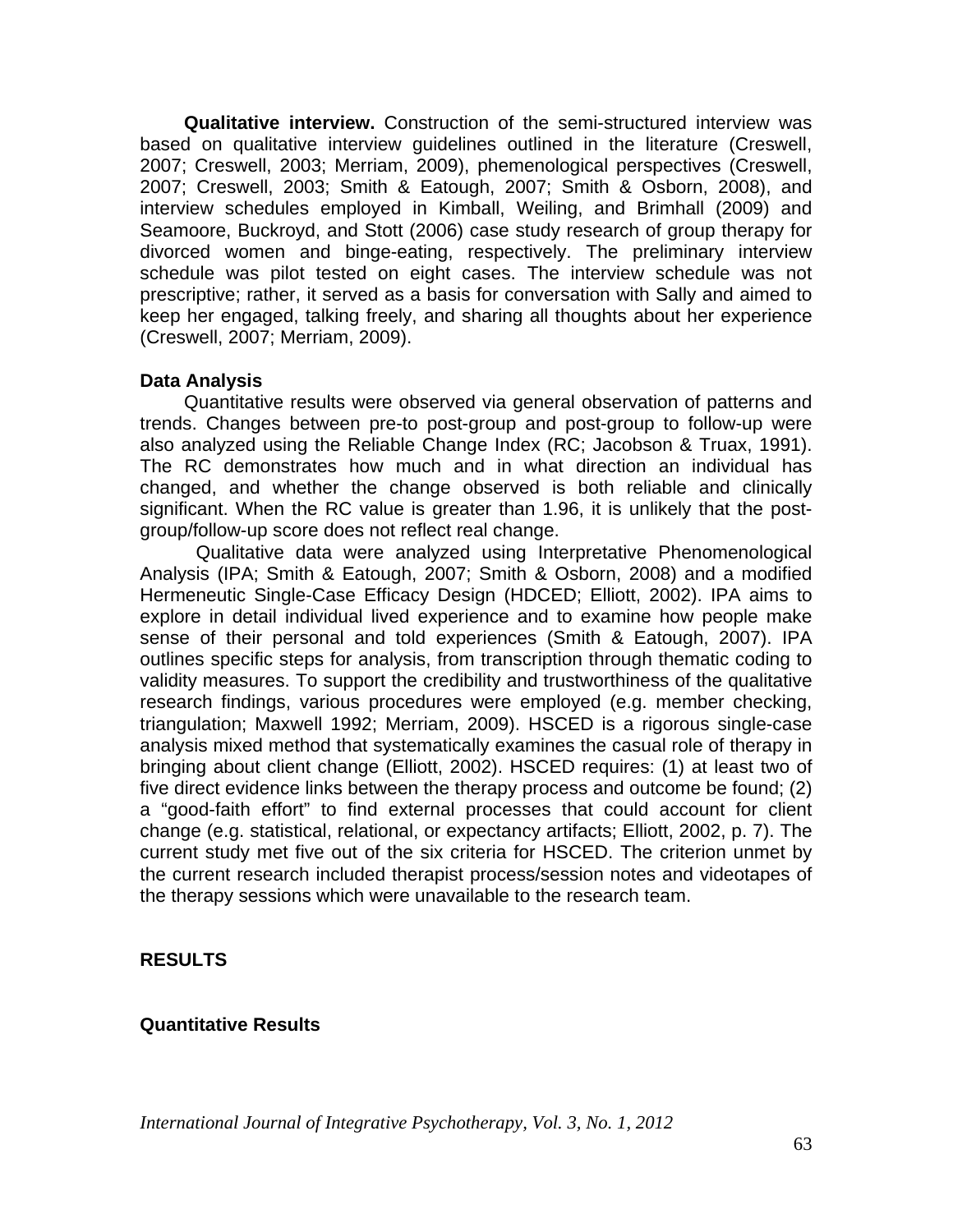Scores from the BDI, BAI, and DERS are presented for the pre-group, post-group, and one-year follow-up group (Table 1).

| BDI, BAI, & DERS: Participant scores |            |          |             |                  |                     |
|--------------------------------------|------------|----------|-------------|------------------|---------------------|
| Measure /<br>Subscale                | Pre        | Post     | Follow      | RC<br>Pre - Post | RC<br>Post – Follow |
| <b>BDI</b> Total                     | 41         | 29       | 6 (minimum) | $-5.53$          | $-10.6$             |
| (clinical range)                     | (severe)   | (severe) |             |                  |                     |
| <b>BAI</b> Total                     | 25         | 10       | 9           | $-7.58$          | $-0.50$             |
| (clinical range)                     | (moderate) | (mild)   | (mild)      |                  |                     |
| <b>DERS</b> Total                    | 158        | 93       | 53          | $-6.40$          | $-3.94$             |
| Nonacceptance                        | 25         | 12       | 8           | $-3.49$          | $-1.07$             |
| Goals                                | 28         | 16       | 12          | $-3.08$          | $-1.03$             |
| Impulse                              | 25         | 15       |             | $-2.44$          | $-1.96$             |
| Awareness                            | 28         | 16       | 11          | $-3.26$          | $-1.36$             |
| <b>Strategies</b>                    | 22         | 19       | 9           | $-1.03$          | $-3.45$             |
| Clarity                              | 20         | 14       | 5           | $-2.50$          | $-3.75$             |

**Table 1** 

**BDI, BAI, and DERS.** Scores on all measures decreased from pre- to postgroup, and again from post-group to follow-up. Specifically, total BDI scores went down 12 points from pre to post. Although at both times, scores were technically in the clinically severe range (the range is 29-63), the RC value exceeded the criterion of 1.96 indicating that the pre- to post-group scores reflected reliable and clinically significant change. The BDI score further improved with clinical significance to the minimum clinical range at follow-up. In terms of the BAI, the pre-group total score, which fell in the moderate clinical range, improved with clinical significance to the mild clinical range at post-group. This improvement remained stable at follow-up. The pre-group DERS score, which fell above the clinical range at the beginning of the group (e.g. Generalized Anxiety Disorder [GAD] samples 95-100; Roemer, Salters-Pedneault, Erisman, Orsillo, & Mennin, 2009; Salters-Pedneault, Roemer, Tull, Rucker, & Mennin, 2006; Post-traumatic Stress Disorder [PTSD] samples 100-105; McDermott, Tull, Gratz, Daughters, & Lejuez, 2009; Tull, Barrett, McMillan, & Roemer, 2007), improved at post-group with clinical significance. The follow-up score improved with clinical significance and fell below non-clinical population averages (e.g. college student and community adult samples average 75-80; Gratz & Roemer, 2004; Salters-Pedneault et al., 2006; Vujanovic Zvolensky, & Bernstein, 2008).

Improvements were found on the DERS subscales across all time points. Specifically, the Impulse (ability to refrain from impulsive behaviour when experiencing negative emotions) and Clarity (understanding of emotions) subscales improved with clinical significance from pre- to post-group and from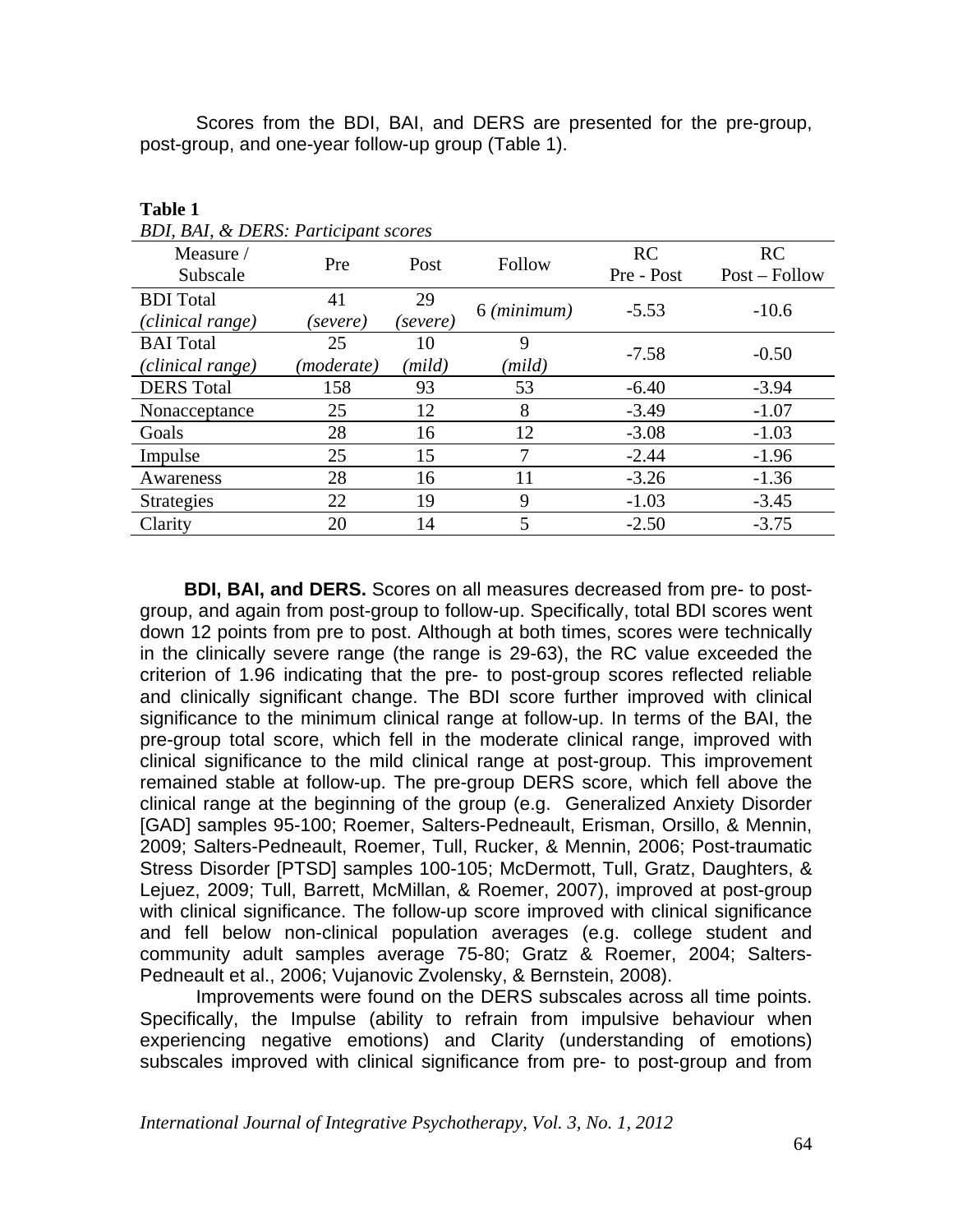post to follow-up. The scores on the Goals (ability to engage in goal-directed behaviour when experiencing negative emotions), Non-acceptance (acceptance of emotion), and Awareness (awareness of emotion) subtests improved with clinical significance between pre- to post-group scores. The Strategies (ability to access emotion regulation strategies perceived as effective) subscale improved with clinical significance at follow-up.

 **Weekly Session Measures.** On the day that Sally personally engaged in chair-work, most of her scores on the SFQ items were elevated relative to every other session, indicating a productive emotional experience. There were exceptions with lowest scores relative to every other session on items pertaining to emotional difficulty (Table 2). The highest relative ratings on the following items were reported in Sally's chair-work session ("In this session I…"): paid attention to how I felt; let my feelings come out freely; realized my feelings were valid and important; felt free to express my emotions; allowed myself to express my emotions; acknowledged my feelings; delved into my feelings to better understand them; had difficulty making sense of my feelings. Conversely, Sally felt "confused about what I was feeling" and "experienced my feelings as overwhelming and out of control" more so in her chair-work session than any other session.

Scores on the SEQ<sup>[1](#page-6-0)</sup> items suggested an elevated trend on the day that Sally personally engaged in the chair-work relative to every other session. On this day, she reported feeling best about the session she had just completed, that the therapists were very helpful, that a great deal of progress had been made; that something had moderately shifted for her personally, and that she would like to deal with something differently as a result of the session to a moderate degree.

Table 2

|                                                                     | Rating on Chair-Day      |
|---------------------------------------------------------------------|--------------------------|
| Item                                                                | <b>Relative to Other</b> |
|                                                                     | <b>Sessions</b>          |
| Paid attention to how I felt.                                       | Highest $(4)$            |
| Let my feelings come out freely.                                    | Highest $(4)$            |
| Realized that my feelings were valid and important.                 | Highest $(4)$            |
| Felt free to express my emotions.                                   | Highest $(4)$            |
| Allowed myself to express my emotions.                              | Highest $(4)$            |
| Acknowledged my emotions.                                           | Highest $(4)$            |
| Delved into my feelings to get a thorough understanding of<br>them. | Highest $(4)$            |
| (r) Had difficulty making sense of my feelings.                     | Highest $(4)$            |
| (r) Was confused about what I was feeling.                          | Lowest $(2)$             |

*SFQ Rating on Chair-Work Day Relative to All Other Sessions* 

<span id="page-6-0"></span> $\overline{a}$ <sup>1</sup> SEQ was completed in six sessions (session 2, 3, 6, 7, 8, and 9)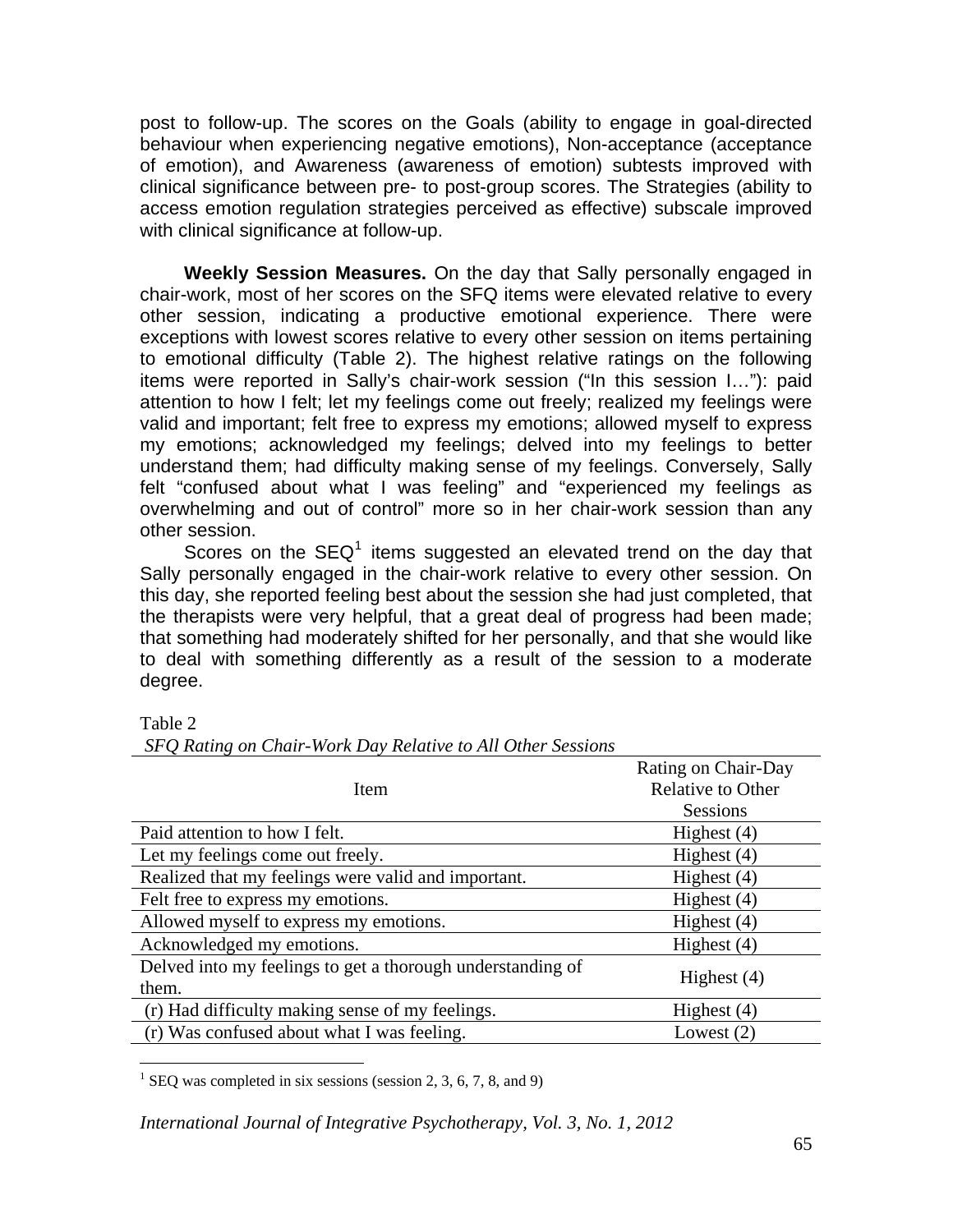(r) Experienced my feelings as overwhelming and out of control. Lowest (3)

*Note.* Response scale: 1 ("Not at all"); 2 ("A little bit"); 3 ("A medium amount"); 4 ("A lot"); Reverse items (r) scale: 1 ("A lot"); 2 ("A medium amount"); 3 ("A little bit"); 4 ("Not at all")

#### **Qualitative Results**

Qualitative themes emerged via IPA that illustrated Sally's experience of the EFT group. The themes corroborate with, and add richness to the quantitative results. Table 3 demonstrates the identified super-ordinate and sub-themes.

| Summary of Super-orainate and Sub-inemes |                                                   |  |  |
|------------------------------------------|---------------------------------------------------|--|--|
| Super-ordinate Theme                     | Sub-theme                                         |  |  |
| 1. "[Group intervention] is the          | Attributions of most significant changes to group |  |  |
| best one of all"                         | Positive reflections on the group                 |  |  |
|                                          | Improved independence $&$ responsibility          |  |  |
|                                          | Enhanced relationship with self                   |  |  |
| 2. "[Group] changed my whole<br>life"    | Improved emotional processing and mood            |  |  |
|                                          | Newfound pride, gratitude, and hope               |  |  |
|                                          | Intergenerational sharing and healing             |  |  |
|                                          | Importance of every component to learning         |  |  |
| 3. "The group would have been            | Powerful vicarious processing                     |  |  |
| nothing without"                         | Universal group emotions                          |  |  |
|                                          | <b>Excellent</b> therapists                       |  |  |
|                                          | Commitment                                        |  |  |
| 4. "For me that group was a              | Connection with others                            |  |  |
| commitment  and connection"              | "Safe" place                                      |  |  |
|                                          | Pain felt for group members who struggle          |  |  |
| 5. "That chair system was brutal,        | Paradoxical feelings toward chairs                |  |  |
| but  that's where you learn the          | Chairs as powerful                                |  |  |
| most."                                   | Waves of lasting emotional change                 |  |  |

Table 3

*Summary of Super-ordinate and Sub-themes* 

**1***.* **"[Group intervention] is the best one of all".** Sally described her recovery as gradual over the course of one year and that the EFT group propelled her forward more than any other intervention (i.e. "*One-on-one I never could have gone that far... [the group] started the evolution of being able to open up inside... that is the best one of all*"). She spoke very highly of the group: *'I enjoyed every minute of it ... [the group] meant a lot to me"; "That [group] is something that everybody should go through, everybody!"*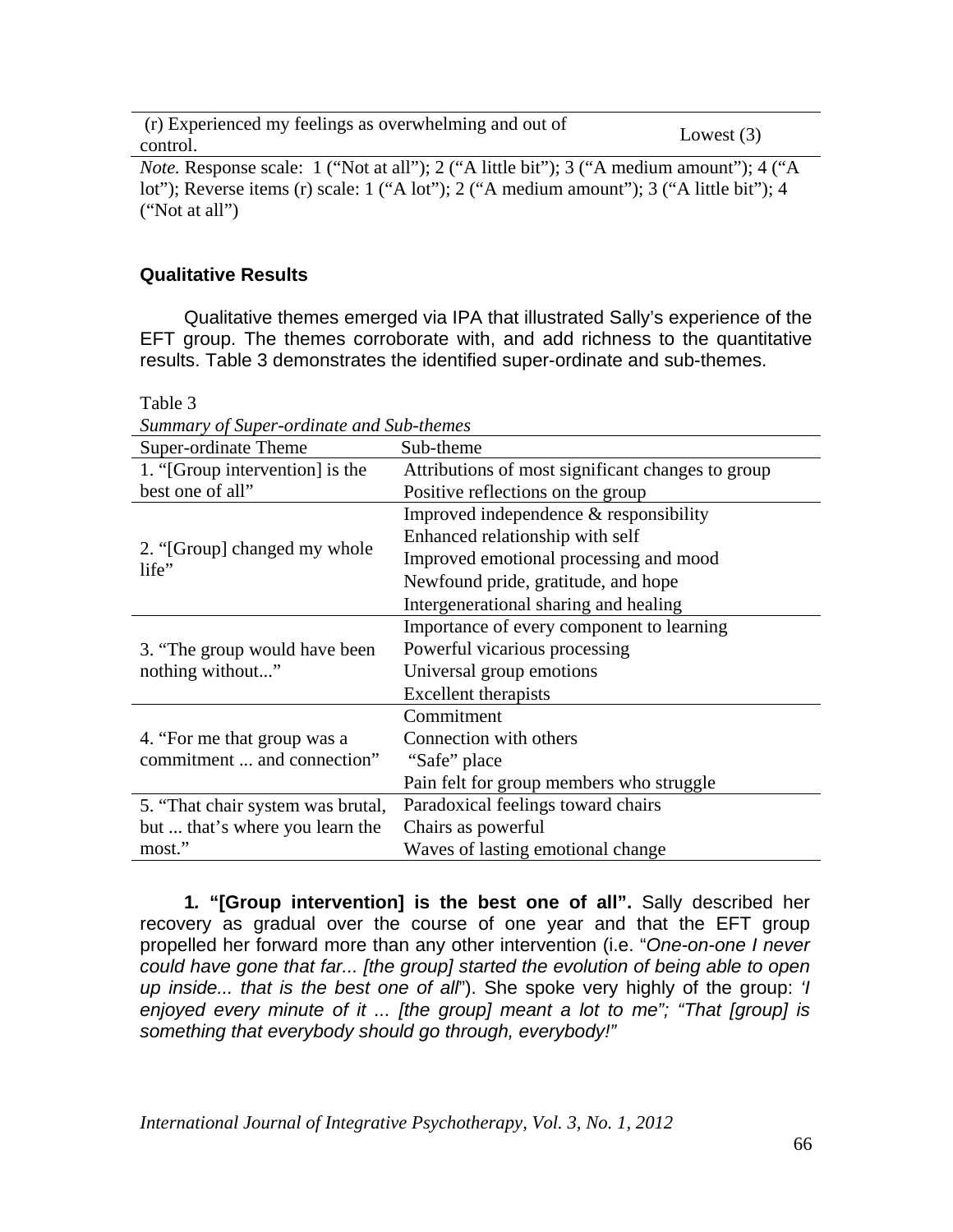**2. "[Group] changed my whole life".** With enthusiasm, Sally expressed that "*today life is totally different because of that group*" Since the EFT group, Sally has increased her emotional independence (e.g. *"I was over 50 and I was still thinking 'oh my God what is my mom going to think.' Like that is a horrible feeling... I never had that independence. And I finally took it"*), and physical independence and responsibility:

*After the therapy group I was doing even better. I would go out, I would eat [healthy foods] a lot more... giving me more strength... I had this scooter because of my [physical ailment], I could not walk, I had a little dog at home so I would take her for walks, I would go out more, and after I got the car... then I decided to go back to work. ... So I applied at three different places, I went for three interviews, and I got three jobs.*

Sally walked into the follow-up interview, no longer requiring a wheelchair or scooter due to her improved physical health. Many of these changes were reported by Sally as "*firsts*" in at least 14 years. The group instilled a heightened self-confidence for Sally that was rooted in her newfound understanding of the reasons behind her emotions, replacing self-pity with self-confidence, *"I had no self-confidence whatsoever. And that the group gave me self-confidence. When you can build self confidence in yourself, you can achieve anything."*

 Sally described dramatic change in her ability to process emotions due what she learned in the group: Sally carefully continued to "*tune into*", "*allow*", and "*accept*" her emotions, particularly in stressful times, in order to regulate and maintain the emotional health that she had established. Such emotional processing removed the blame, guilt, perfectionist, and controlling urges that she had carried for many years on her shoulders: *"the guilt was lightened 100 percent."* Sally described regulating her emotions differently as a result of the EFT group:

*I learned to cope with things. I am not saying that I don't feel anxiety, I do. And when I do, I go back to my computer (laughs out loud). But I don't stay there, I don't stay there... When I'm coping with something now, let's say that I'm feeling really sad and really alone and shitty and, I can say 'no' to myself 'okay, that's the way you feel today, fine, if you want to go to bed to go to bed.' And sometimes I'll go to bed or sometimes I'll just say, 'well okay so today I'm feeling like this and tomorrow will be a different day' and tomorrow is a different day. I can accept the feelings that… I'll tune in to my feelings.* 

And she continued to strive daily to recognize and prioritize her own emotional needs: "*I realized that I have to be ... like there are not only my children and my grandchildren and my mom and dad, I have to find Sally.*"

 Sally described her experience of newfound pride in her achievements in the group ("*It was very hard work and I am very proud that I did it*"), in achievements outside of the group (e.g. employment success) and in her *"stronger"* significant relationships, particularly with immediate family members. She also expressed gratitude for the amount of experiential learning she endured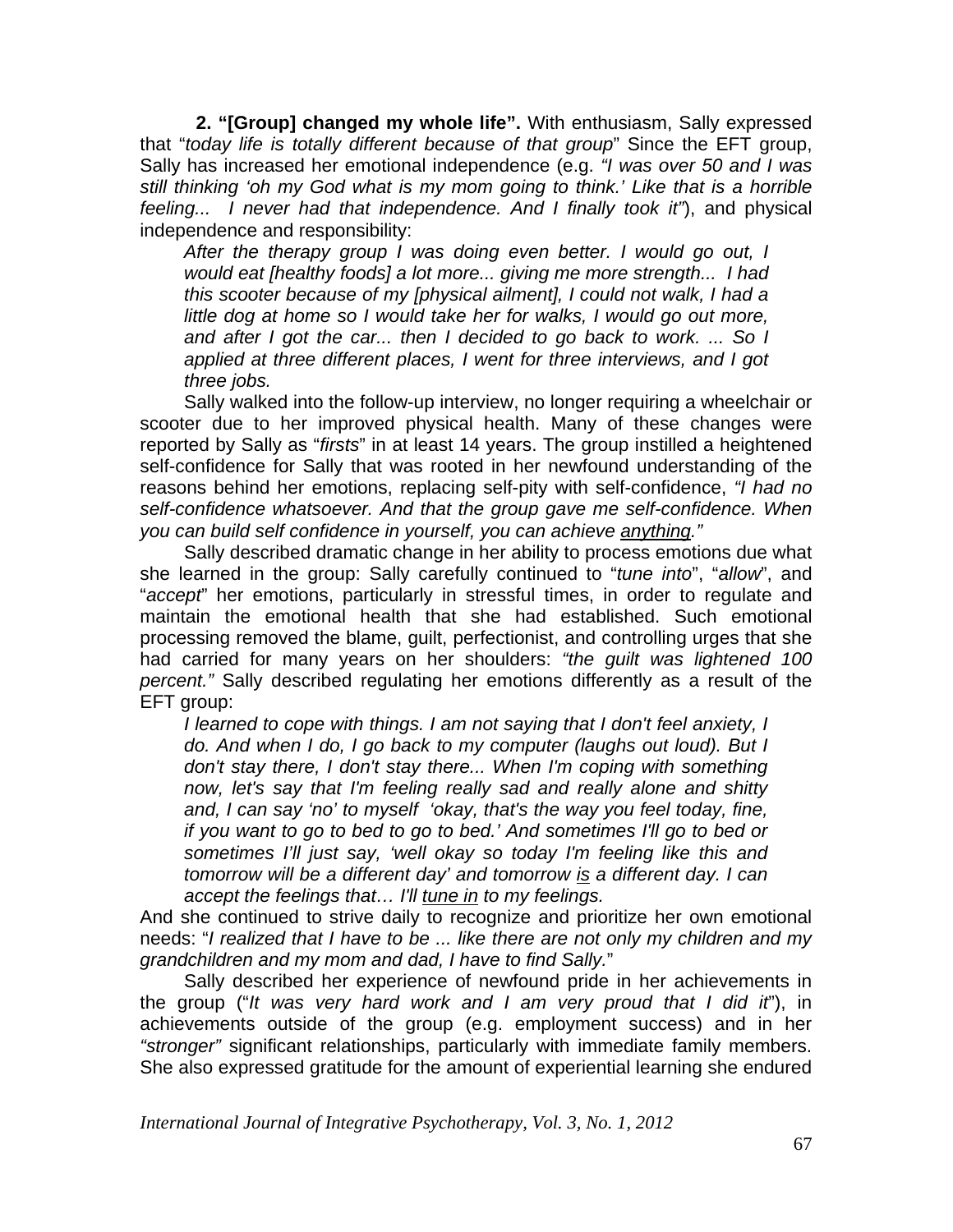in the group - "*I'm glad I found all of that out before I died*. The group instilled a new found sense of hope in Sally: "*the more we went along, during the group session the moods were more, they were hopeful. It was as if you could see the light at the end of the tunnel during the group."* 

Sally described intergenerational sharing and healing. She reported that she shared everything that she had experienced, learned, "*and what it did to me*", with her family (i.e. mother and children). In fact, after her own chair session in the group, "*[she] really continued [her] chair session with [her] daughters and then [she] sat down with [her] mom.*" By doing so, Sally helped her family to understand, accept, and respect her on a deeper level (e.g. "*I felt myself that my mother is respecting me more and understood me, more to the fact that I am my own person").* Sally's children "*saw the change ...they saw everything, they saw their Mom come back.*" A few of her family members were even inspired to undergo their own emotion self-work in therapy, including her own mother.

 Sally learned a tremendous amount about the way her family has dealt with emotions across generations - *"I strongly think that that group helped me accept people for who they are",* and about ways to interact with, and "*support*" family members - *"helped me better react at not reacting"*. She continues to be careful to validate others' emotions and feelings when they were upset, particularly her grandchildren, and believed that "*emotional education should be mandatory in the schools!*"

**3. "That group would have been nothing without..."** Significant group processes stood out in Sally's experience of the EFT group. Vicarious processing during chair-work was a powerful experience - "*Seeing others go through it, you lived it with them, oh you totally lived it with them*" - and pivotal in self-growth:

*If I would've been there just listening, I would remember everything that was said in there. But no, I don't remember the problems of the others because I was working on me, with the group, I wasn't there by myself, and I needed the group there.*

Sally was surprised to become aware of previously blocked emotions by watching others in the chairs:

*I had lots of feelings that I did not accept. And some that I didn't even know that I had. And I was able to identify them through that group... because when somebody else was talking, it would sometimes wake up feelings in me that, 'Oh my God, I do have that feeling too!' … And it made me go even further into myself.* 

 Due to the experience of vicarious processing, the sessions were intense and "*exhausting*":

*The intensity was getting bigger and bigger and bigger by each session... It gradually got stronger and stronger because you learn more"... "Every session we had I would go home so drained I would have to go to bed and sleep at least four hours...* 

Sally realized early on that the emotions in the group were universal: "*in*  each and every person I realized that whatever the other person was going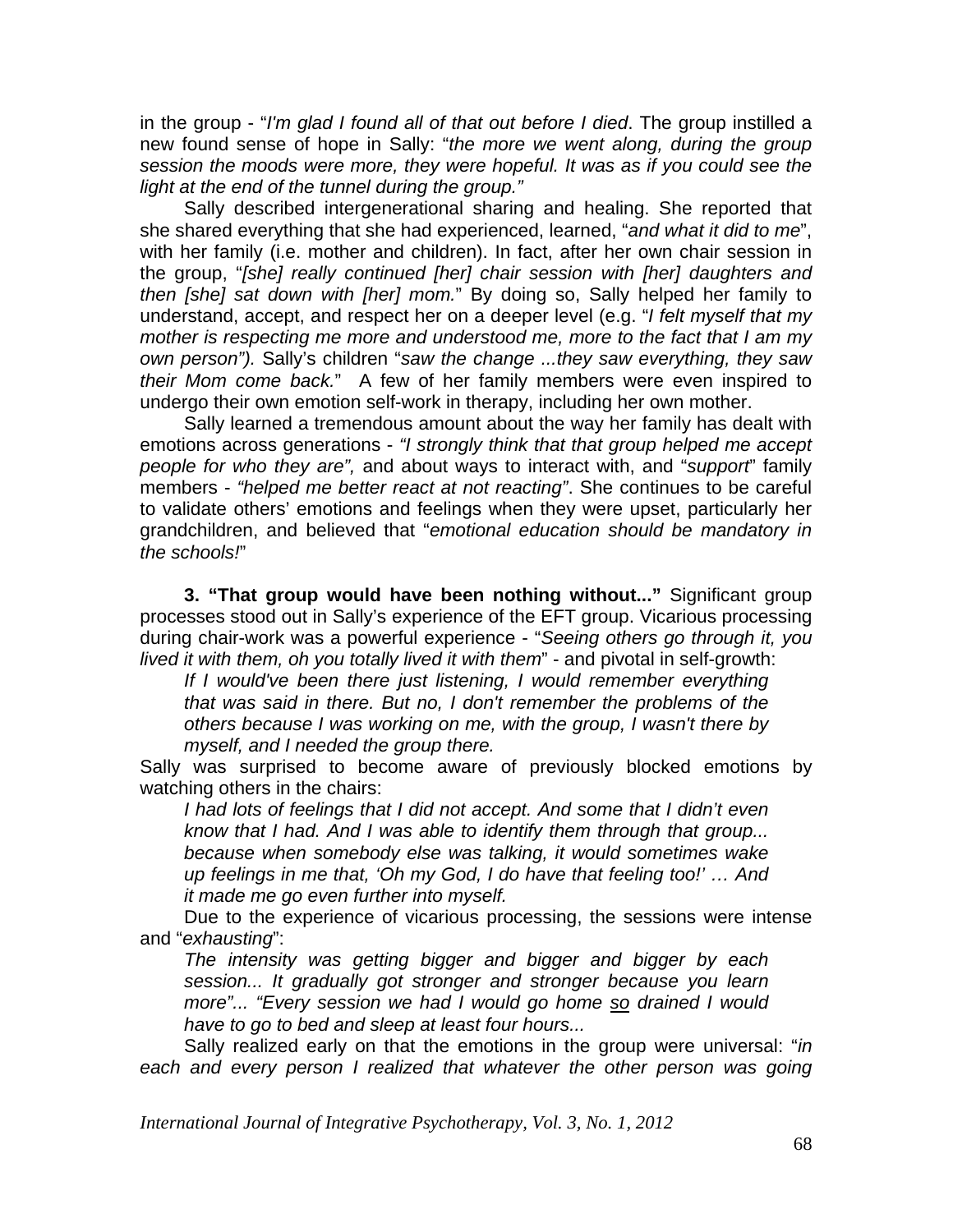*through, we all were going through, the subject was just different*" making Sally feel *"not alone."* The therapists were also described as excellent guides who created a sense of safety and acceptance in the group:

*[The therapist] was a fabulous guide. Fabulous, she is something else. I have utter praise for her... I really loved [therapist 1] and [therapist 2], they were fantastic. And they had my complete trust so you know. I felt really safe and that they acknowledged me as a person and that they accepted me and they were able to do that for each and every one of us.* 

**4. "For me that group was a commitment ... and connection"***.* Sally adamantly expressed that "*all of these changes came from me giving my full commitment to the group ... And to take all that I could from the group to help myself and to let myself be helped."* Commitment was imperative for success, "*I*  would recommend that group to a friend! But I would tell them, 'if you don't *commit you'll get nothing out of it.'*" The experience of connection with other group members was also paramount in her positive experience of the group:

*At first, you don't know them. And the more that you get to know them, the more you start feeling for them as they, as people that… You know… You can feel their pain or you can… And when we got together it was nice to hear how they're week went and you are hoping or if, they did not have a good week, you try to encourage them… You know the people that let themselves be open to others, there was, camaraderie...I had a very big connection with ... I'd would say mostly a little bit more than half of the group.*

This connection strengthened her personal growth in the group and had stayed with her:

*By the time I left there, I missed it! I really, I was really sad the last day... And when I think of it, it makes me sad (chokes up) because I… As hard as it was, it was a real big boost and to see that I was not alone ... I still think about them. And I wonder how they are ... I would love to see the other group members again.* 

This connection made the group a "*safe environment*", where Sally felt accepted and that she could be honest in expressing her true feelings without the risk of hurting anyone. It was difficult for Sally when a few group members struggled to access or work with painful emotions during their chair session:

*That hurt me... I could only imagine how bad that thing was inside of her not to be able to get it out. So I hope, I really do hope and pray for that person that, it does come out one day... That was, that was hard to take (tearing up), it brings back tears to my eyes because, she was struggling so hard and she couldn't get it out. It hurt me, I felt so sad for her.* 

**5. "***That chair system was brutal, but ... that's where you learn the most."* Sally felt *"doubt"* about the apparent effect of chair work the first time she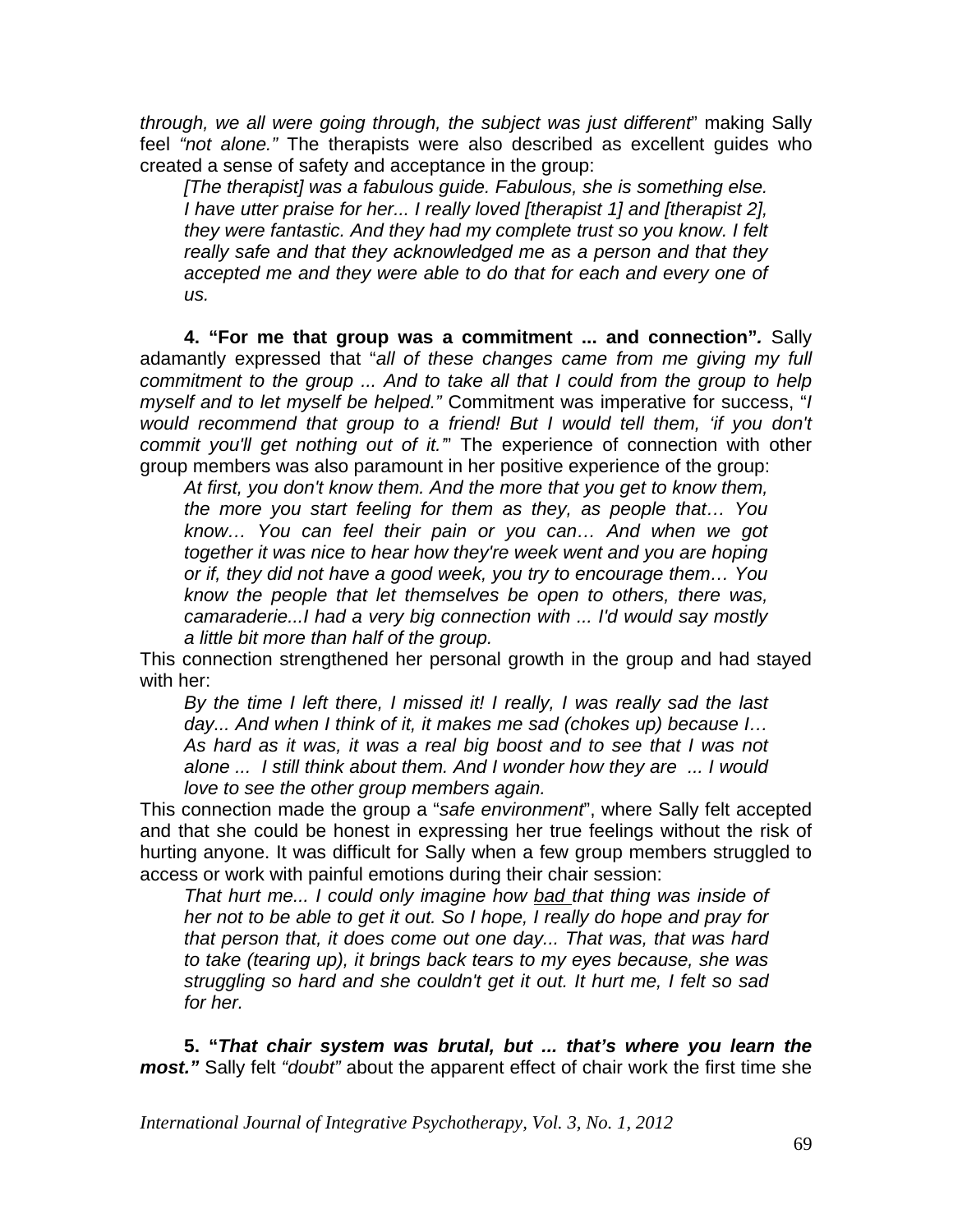witnessed the process. Simultaneously, Sally feared the chairs: "*The first time I saw the chair session, it really scared me* ... *I was afraid of not being able to open up or not knowing what to say."* Over time, "*the more I believed in the chairs. And the more I could see how they could help you."* When Sally's turn finally came in week seven, she described how her words and emotions "*came out naturally*" and that she was so focused on her piece of work that the other group members faded into the background: *"You totally forget, you're totally, not*  in a trance, ahh, but you don't realize the other people are around you... when it *flows out it's as if your whole body has taken over."* Overall, the chair work in the sessions was powerful, "*the main tool*", and "*awesome*". The chairs felt unpredictable in what they would reveal and were, by far, the most intense therapeutic tool in the sessions. Sally's own chair work was the most challenging component of the group: *"You concentrate, there's just you and that chair in front of you and [the therapist], just saying words, to help you start to say what you want to say. And it's just so intense…"* 

 Waves of emotional changes were experienced "*gradually*", beginning with the first time Sally experienced chair work via vicarious processing:

*The more the sessions went on the more intense the changes were coming. The more liberating I felt, and even more so after the session was finished because I just continued on* ... *It was a continual feeling, it was the start, and it just continued to feel that way.*

 In her own chair work session, the largest emotional shifts related to a new understanding of the origin of her emotions as well as expressing previously unexpressed assertive anger (i.e. "*it took a lot of anger outside of me*"). These emotional shifts brought tremendous relief: "*It was very very very healing. So light. I felt like 1000 pounds had just lifted off of my shoulders*").

 The following experiences did not emerge as super-ordinate or sub-themes, yet provided valuable information. Sally described a few areas of emotional work that she continues to pursue since the EFT group: "*the only thing that I still need*  to work on is to work on trying to have a life for myself outside of work. I don't *have that yet, but I'm working on it*". In addition, Sally provided two critiques of the group process. She found the sessions to be "*too short*", which caused her to feel rushed at the end of the session (when she was still processing emotions) while completing the weekly questionnaires:

*We would come in, by the time everybody had added to their week, then it was the chair, it takes a little bit of time before the person in the chair really gets into it, and were living this really hard thing with them and all of that, and all of a sudden the session is supposed to be, like there's 20 minutes left and you still have to have the group's reflection... and to answer that questionnaire. It was always in a rushed manner because we never had enough time.* 

The last session was particularly difficult *– "we had gone through so many emotions, it was really hard to answer ... I was really sad the last day"*. Finally, when a group member who did not attend regularly came into the group, Sally was not able to process emotionally because it felt like there was a "*stranger*" in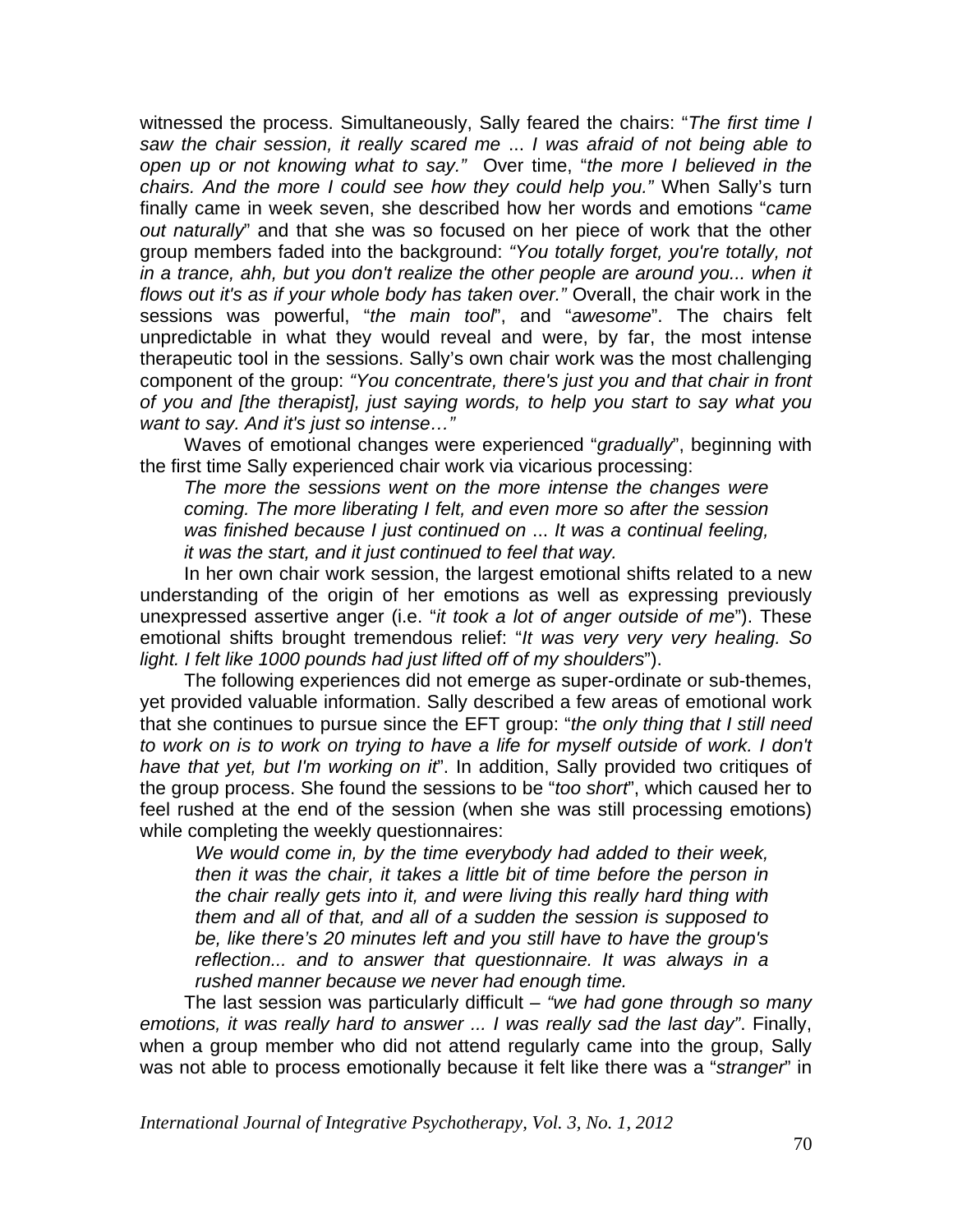the group, eliminating the sense of "*safety*": "*It made me feel cheated of one session... because he wasn't a part of our group anymore because we didn't build together"*.

# **Results based on HSCED**

 The application of an analytic method based on HCSED (Elliott, 2002) was conducted using: (1) basic facts about Sally (demographics, diagnoses, presenting problems, therapeutic approach); (2) qualitative outcome measure (interview at follow-up and weekly SEQ qualitative components); (3) qualitative outcome data about Sally's descriptions of change experienced over the course of the therapy and her descriptions of attribution for those changes (the interview); (4) weekly outcome measure (the SFQ); (5) measure of Sally's perceptions of significant therapy events (the SEQ).

# **Direct Evidence**

Three direct sources of evidence supporting the therapy – change link were found (Elliott, 2002). *Retrospective attribution* (Elliott, 2002) (or clear support for Sally's attribution of significant emotional change to the EFT group processes) was evidenced in the consistency among the qualitative descriptions of change, the clinically significant improvements in depression, anxiety, and emotional regulation, and the positive weekly outcome measures of productive emotional processing, change, and evaluation; all of which were heightened in her own chair-work session. The second piece of evidence pointing to Sally's improvement was *process-outcome mapping* (Elliott, 2002). Sally's reported drastic emotional changes from the group that continued to alter her life posttherapy that corresponded with significant events in-session involving the processing of emotion (vicariously or in her own chair-work). *Event-shifting sequences* (Elliott, 2002) depict direct evidence of change as an important therapy event. Sally's participation in the group, and in particular her personal chair work preceded a (logically related) stable shift in her experience of maladaptive emotions (i.e. self-loathing and hopelessness, stable for at least 14 years), which appeared to transform into adaptive emotions (i.e. assertive anger, self acceptance and agency), positively influencing her relationship with herself and her family.

# **Indirect Evidence**

Non-therapy processes that could have accounted for the observed and reported changes in Sally were considered (Elliott, 2002). (1) *Non-improvement.* Trivial or negative change was not applicable as improvements were found and reported by Sally in both the quantitative and qualitative data. (2) *Statistical Artifacts*. Although the clinically significant changes in the measures of depression, anxiety, and emotional regulation may have been influenced due to the statistical phenomenon of regression to the mean, the criterion of clinical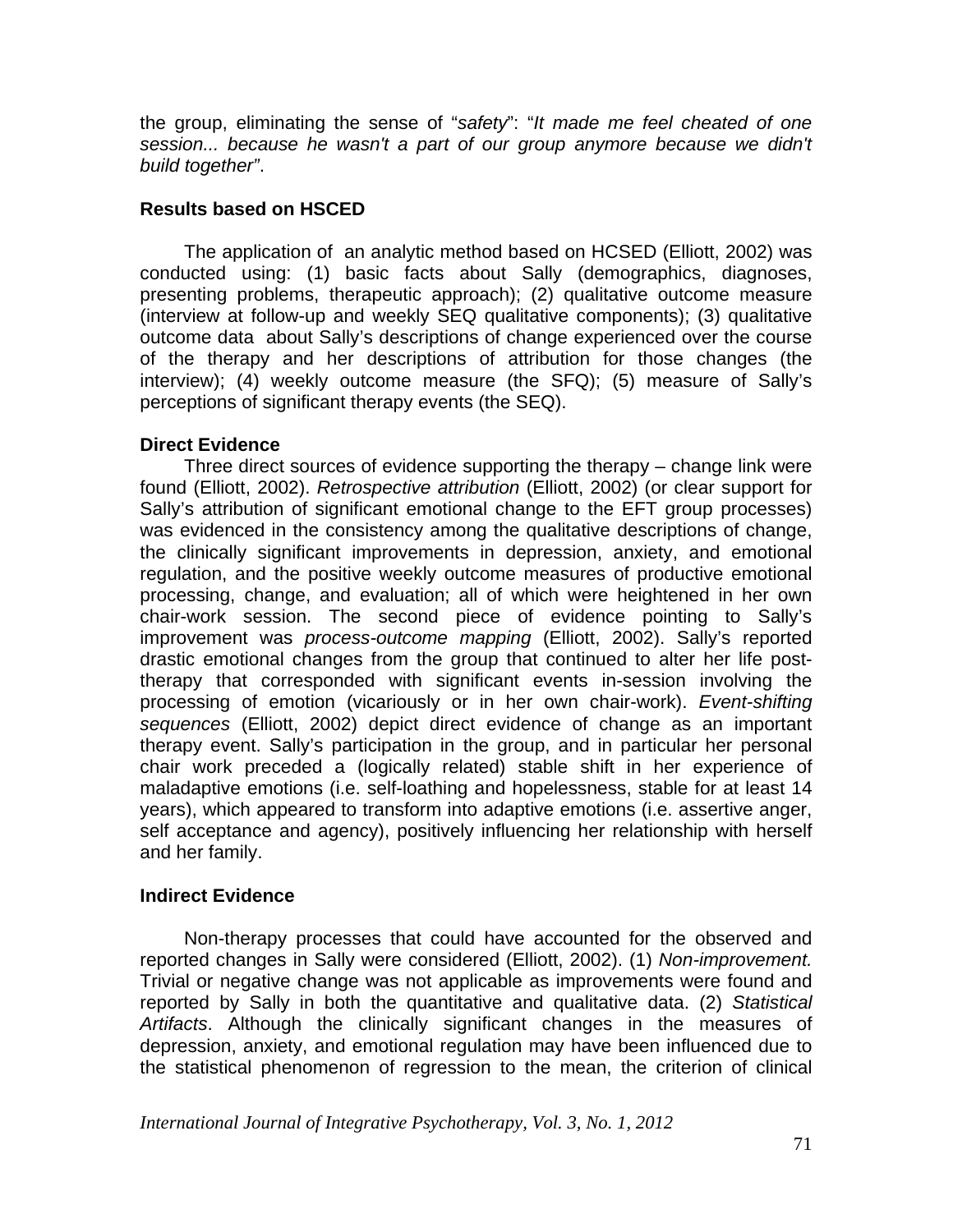significance employed allowed for the conclusion that the degree of change observed was beyond that attributed to chance. *(3) Relational Artifacts*. It is important to evaluate the plausibility of Sally's reported attributions of change. A credible client's account of a therapy's influence is typically elaborated on, contains specific details about the changes, general descriptions are backed up by supportive detail, and there is a mixture of negative and positive and neutral descriptions of the therapy rather than highly tentative or overly positive feedback (i.e. interpersonally-driven relational artifacts; Bohart & Boyd, 1997; Elliott, 2002). Sally's reports of the therapy were mostly positive; however, her descriptions about the changes were described with intricate detail. As such, the concerns of interpersonally driven artifacts in Sally's reports are minimized. The validity of Sally's accounts were enhanced due to the fact that the researcher (rather than the therapists) conducted the interview and encouraged thoughtful self-reflection, group criticisms, recommendations, and openness. However, if Sally perceived the researcher as someone whom she would have liked to please, a relational response tendency (Elliott, 2002) is possible. Although it is doubtful that the researcher was perceived in an authoritative light by Sally, the researcher was close in age to Sally's children and worked closely with one of the therapists from the EFT group. Sally spoke highly of, and expressed gratitude toward the group. During the interview, the researcher also showed enthusiasm in response to Sally's accounts of her experience. As such, it is possible that Sally illustrated a more positive image of her experience from the EFT group or down-played negative aspects of her change (or lack thereof) due to these relational aspects. *(4) Apparent changes are the result of client expectations or wishful thinking.*  Expectancy artifacts include cultural or personal expectations or wishful thinking that may influence the degree of "client change" (Elliott, 2002), Sally's descriptions and choice of wording were idiosyncratic, self-reflective, detailed, and thoughtful. During the interview, at times, Sally experienced emotional and reflective pauses. In fact, she teared up several times when describing her experiences in the group and related improvements. The descriptive, affectladen, and self-reflective style that Sally used in the interview suggests that her reports were credible and grounded. *(5) Self-correction processes.* Sally was posed the specific question, "*to what else do you attribute these changes?"* in order to assess non-therapy change explanations (Elliott, 2002). Sally immediately replied: "*All of these changes came from me giving my full commitment to the group. And to take all that I could of, from the group to help myself, and to let myself be helped*". When prompted for any other influencing factors, Sally responded, *"changes do come from the whole process. From going to the hospital, to now. To going to all of the different kinds of therapies, that was the most profound one, the group. That was the best one of all."* Self-help appears to have had a significant impact on the degree of change experienced in that Sally was committed to improving her life. However, the EFT group seems to have had an influence on Sally's level of commitment, as well has her improvements in various domains. *(6) Extra-therapy events.* Since the EFT group, Sally's health improved to a point where she is now independently mobile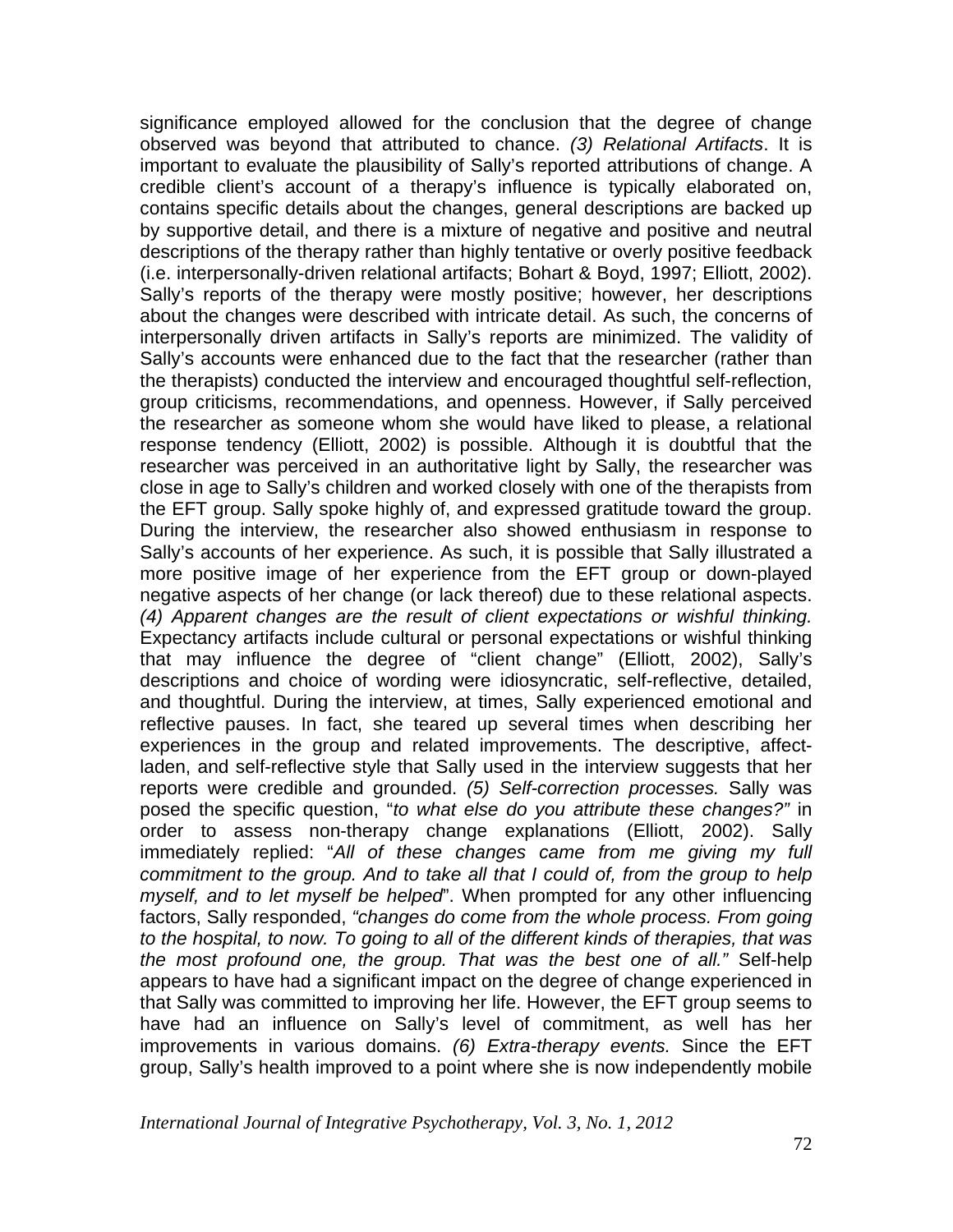(without a wheelchair or scooter) and she gained employment. She was also given a car. Sally spoke with pride and gratitude about these extra-therapy events and acknowledged the positive influence that they had on her mental health. The researchers consider these extra-therapy events to have had a bidirectional influence on Sally's positive changes reported in the follow-up interview and measures. In other words, a cyclical process may have occurred where Sally's emotional improvements (that were attributed to the group) may have positively influenced her physical health and in turn, her improving physical health (e.g. increased mobility) may have positively influenced her emotional health. *(7) Psychobiological factors.* Apparent changes can also be attributed to medication or herbal remedies or recovery from medical illness (Elliott, 2002); which in Sally's case included improved physical health, strength, and walking ability. Sally attributed her positive lifestyle changes (e.g. improved nutrition) to the emotional work that she did in the EFT group, however, such significant physical recovery undoubtedly played a role in her follow-up reports. *(8) Reactive effects of the research.* Sally expressed a desire to help others and consented to participate in the current research study in hopes that its publication could help others gain access to an EFT group. As such, it is possible that Sally's altruistic motivation may have had reactive effects on the follow-up data collection. Then again, her enthusiasm to participate may also have been related to a genuine desire to increase opportunities for others to experience life changes.

 Overall, there is support for three types of direct evidence to support the attribution of change to the EFT group: retrospective attribution, processoutcome mapping, and event-shifting sequences. In terms of negative evidence, there is support for a role of non-therapy explanations including relational artifacts (relational response tendencies due to researcher's age and proximity to group therapist as well as Sally's gratitude to the group). Self-correction processes (motivated to make positive change in her life), extra-therapy events, psychobiological factors (i.e. improved mobility and physical health), and reactive effects to the research (i.e. altruism) are also important supporting influences, but not at the exclusion of the impact of the therapy group. In summary, considering both the indirect and direct source of evidence, the authors feel that the analysis supports the attribution of a degree of unique change to the EFT group, in addition to the positive and potentially bi-directional influence of non-therapy factors.

#### **DISCUSSION**

 The participant, Sally, attributed significant changes in her emotional being to her involvement in the EFT group, including improved emotional processing, emotional clarity, mood, independence, responsibility and new found hope, gratitude and pride. These changes were reflected in her clinical improvements in depression, anxiety, and emotional regulation from pre- to post-group and at one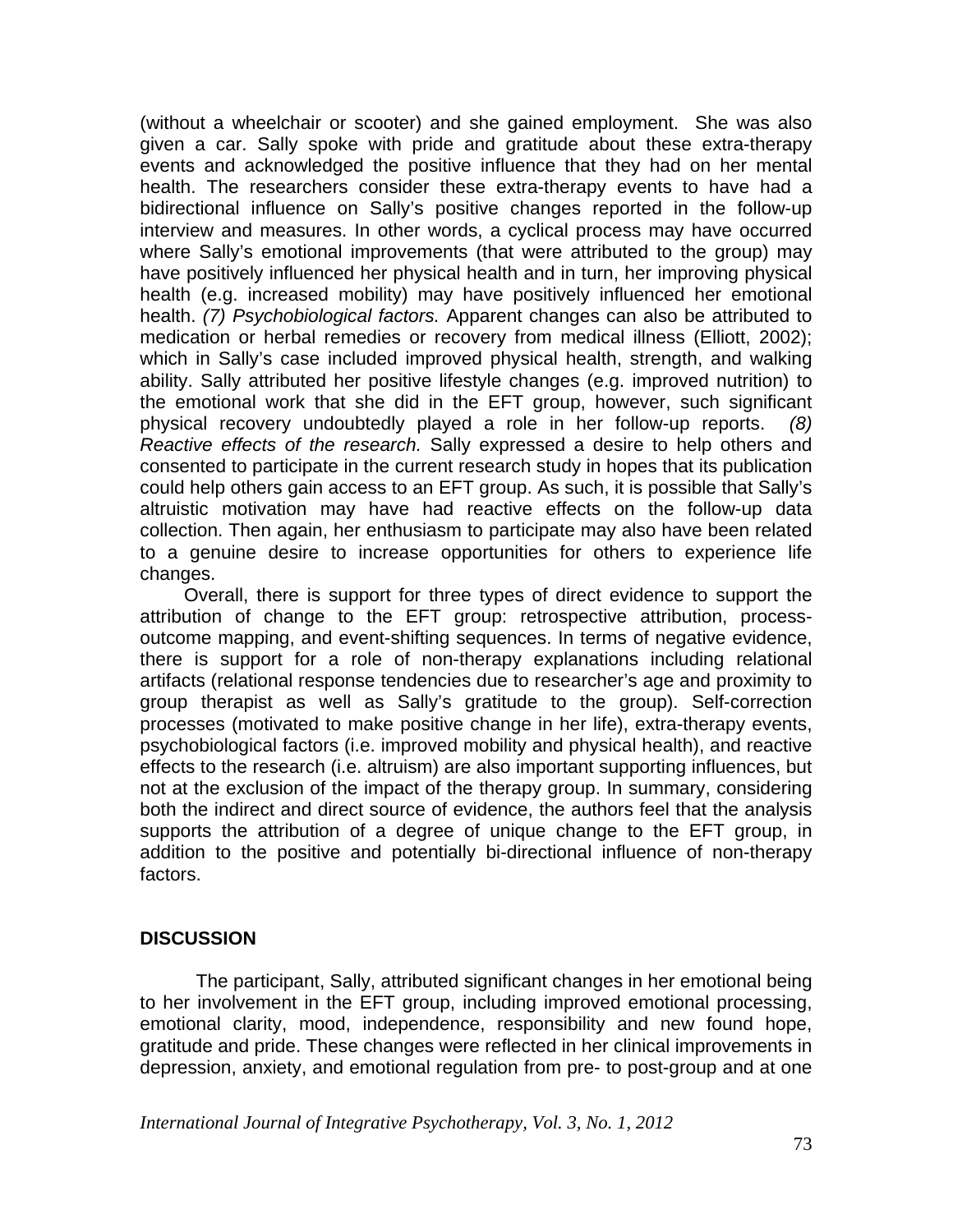year follow up. Moreover, at the one year follow-up the participant's scores in depression further improved, as did her scores on many of the subscales of emotional regulation measures, suggesting ongoing and relatively long-lasting change. Intergenerational emotional healing and growth occurred as Sally shared what she had experienced and learned in the group session– by –session with her significant family members. Not only did this improve her close relationships (i.e. deepened levels of acceptance, understanding, and respect), but it also inspired some of her family members to pursue their own emotion work in therapy. Sally's strong conviction in her attribution to the group for all of these changes and her clinically improved depression, anxiety, and difficulties in emotional regulation provide clear and direct evidence for the group playing an important role in her change.

 The therapeutic approach of the group was process-experiential. Beyond the psycho-education in the first session, which consisted of information about emotions and emotional problems, the focus and target of the group was to work with emotions using EFT techniques (i.e. chair-work). Emotional regulation and coping skills were not formally addressed in the group. Despite this approach, Sally reported learning emotional regulation skills and coping skills; which, were evidenced in the her clinically significant improvements in DERS subscales at post-group and follow-up (e.g. improved effective strategies to regulate and deal with emotions, effective regulation of previous impulsive behaviours and improvements in affective goal setting in the face of negative emotions, acceptance of emotions, and clarity around her emotions). She reported that she continues to use emotional regulation strategies learned in the group in her everyday life. It appears as though Sally acquired emotional regulation and coping strategies through the group despite such skills never being directly addressed, a similar process reported in individual EFT studies (Macleod, et al., 2012).

 Sally's chair-work session generated seemingly contradictory experiences in terms of emotional processing. In this session, Sally reported feeling the most confused and overwhelmed (in ratings on the SFQ), relative to every other session. However, on this day she also reported (through SFQ and SEQ ratings) the least amount of difficulty understanding her emotions and the highest amount of emotional attunement, expression, and processing. In addition, this session was experienced as the most productive in terms of her emotional shifts and the overall helpfulness of the session. Research indicates that depth of experiencing or emotional arousal is a significant predictor of therapeutic outcome (e.g. of depression among others; Warwar, 2003) and an optimal frequency of aroused emotional expression is thought to be about 25% (Carryer & Greenberg, 2010). Sally's experience suggests that she may have been processing her emotions above the optimal level in her chair session as evidenced by her experience of her emotions as out-of control, overwhelming, and confusing (Carryer & Greenberg, 2010; Warwar & Greenberg, 1999), yet she reported (both in-themoment and one year later) an ability to process her emotions quite deeply, and reported significant benefit from the experience. These findings are inconsistent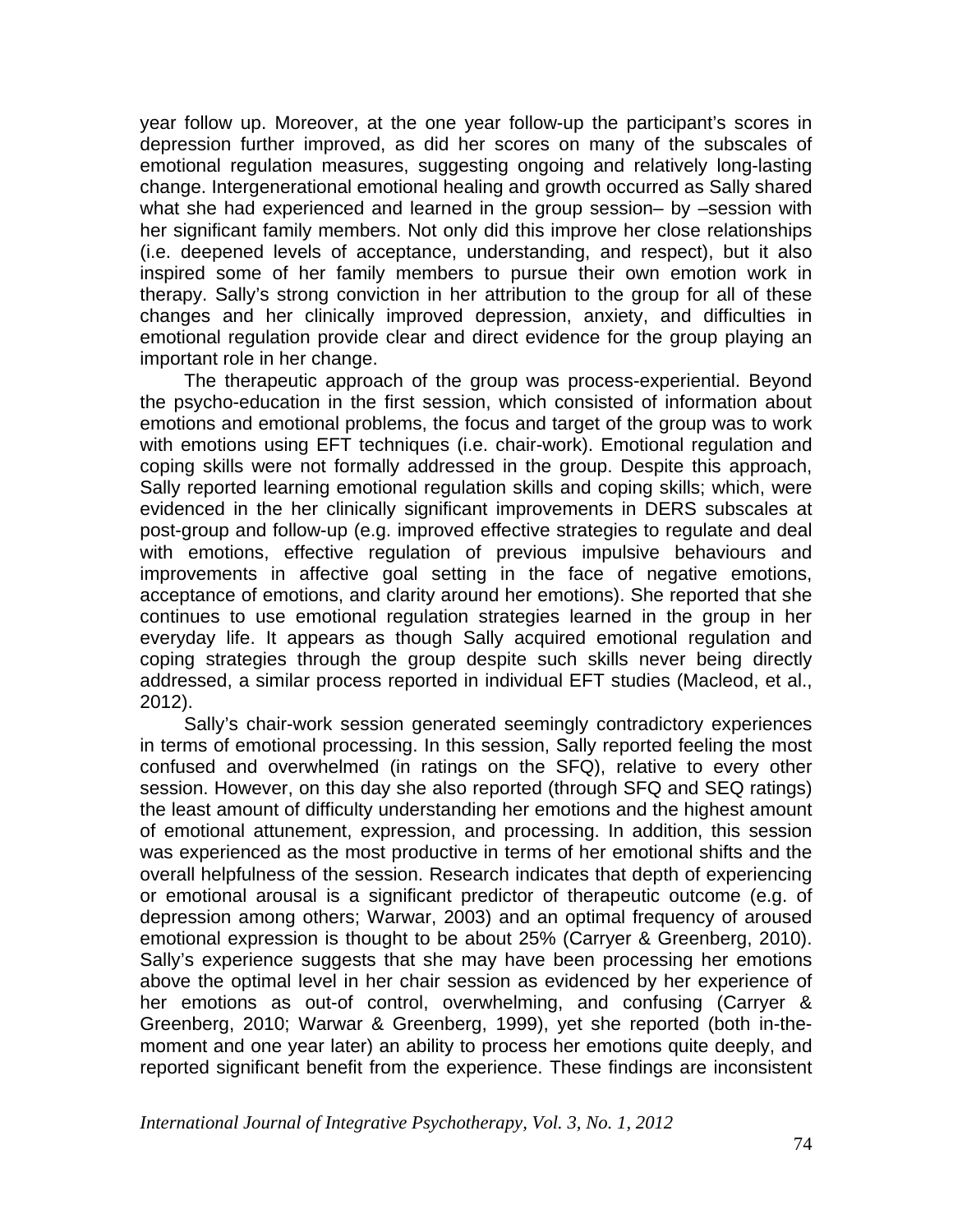with the optimal level of processing outlined in the literature and are worth further investigation as Sally was able to process deeply and productively during highly emotive, "*intense*", "*challenging*", "*confusing*" and "*overwhelming*" emotion work.

 Some important non-direct evidences of external or non-therapy influence on Sally's improvement in the group were highlighted through the analysis. However, direct evidence was also found in terms of retrospective attribution (e.g. clinically significant improvements in depression, anxiety, and emotion regulation difficulties that corresponded with Sally's qualitative attribution of emotion change to the group), therapy process-outcome linkages, and therapeutic events in session preceding emotional shifts or changes (Elliott, 2002). Considering all of data, we believe that a degree of change and improvement in Sally's depression, anxiety, and emotional regulation difficulties can be attributed to her involvement in the EFT group.

 One may question the benefit of offering EFT in a group format, particularly because the group members only experience the "chairs" on a single occasion. Sally's descriptions of being able to *"live"* the emotional experiences with other group members in combination with the clinically significant improvements she made in emotion regulation difficulties, anxiety, and depression pre to post-group suggests that she not only processed her emotions in her own chair work, but she could effectively process emotions through others' experiential work. In fact, Sally added that she did not think that chair-work would be as effective in individual therapy because she would not be able to process emotions vicariously through others' chair work and subsequently have hidden emotions awaken and brought into her awareness. Based on Sally's experiences and outcome, we believe that EFT can be delivered in a group format. Moreover, it appears that the combination of group therapy and EFT adds a unique therapeutic modality not found in traditional group or emotion-focused therapies.

# **Limitations and Future Directions**

 The current single-participant case study was the first of its kind and provides a foundation for the delivery of EFT in group format. Despite this contribution, important limitations must be acknowledged. Specifically, the study could have been strengthened by administering the quantitative measures of depression, anxiety, and emotion regulation difficulties at more frequent intervals (i.e. bi-weekly) in order to look for any spikes or dips in the participant's trajectory of change (Stiles, Osakuke, Glick, Mackay, 2004). Similarly, a pre-group interview would have deepened the case-record. Although the therapist's process notes and video-tapes of therapy sessions were not available, these sources of data would have been beneficial in order to pin-point, corroborate, or clarify issues or contradictions elsewhere in the data. Finally, the use of multiple raters to argue for and against the attribution of client change to the EFT group would have improved the results' validity surrounding attribution of client change (Elliott, Partyka, Alperin, Dobenski, Wagner, Messer, Watson, & Castonguay,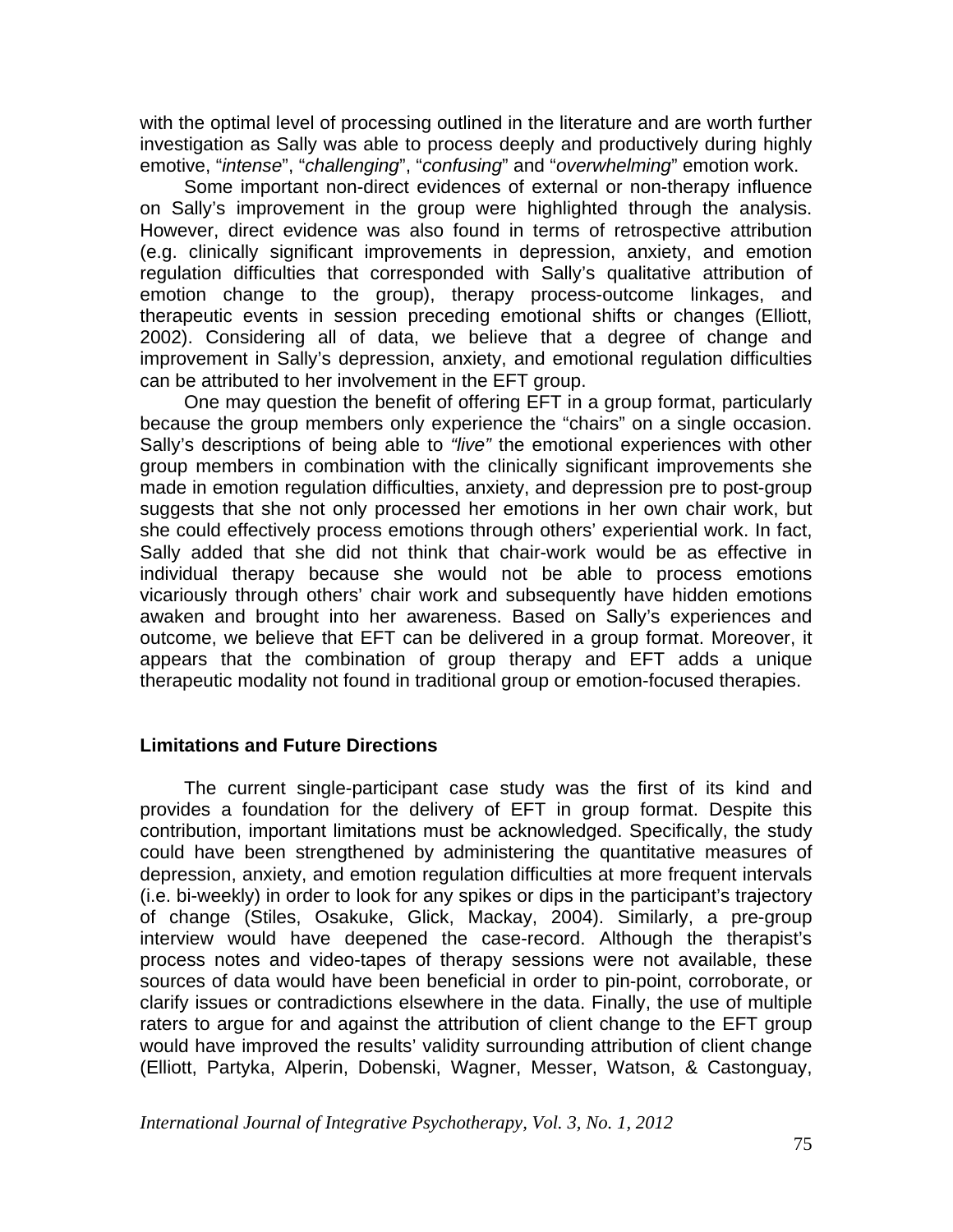2009). Although generalizations cannot be made from a single case, based on the promising preliminary results from the current single-participant case study, the authors suggest exploring group EFT via a randomized control design where individual differences and extra therapy events can be controlled.

# *Authors:*

*Adele LaFrance Robinson, PhD, CPsych is an Assistant Professor at Laurentian University and a Clinical Psychologist at Health Sciences North in Sudbury, Ontario, Canada. She teaches psychology and clinical psychology at the undergraduate and graduate levels. Her research interests include emotionfocused therapy, group therapy and treatment outcomes for eating disorders. She is a co-developer of Emotion-focused Family Therapy. Email: acrobinson@laurentian.ca.* 

*Elizabeth A. McCague, M.A. is a graduate from an applied master's program at Laurentian University in Sudbury, Ontario, Canada. Her area of research and clinical interest include emotion-focused therapy, family therapy and school psychology.* 

*Cynthia Whissell, Ph Dis a professor at Laurentian University in Sudbury, Ontario, Canada. She has been teaching in Psychology, Human Development, and Human Science at Laurentian University at both the undergraduate and graduate levels. She is a specialist in research design and analysis. Her own research focuses on the way in which language communicates emotion.* 

*This research was sponsored in part by the Canadian Institute of Health Research Frederick Banting and Charles Best Canada Graduate Scholarship – Master's Award awarded to the second author. The authors would like to*  acknowledge Stacey Kosmerly for her assistance in this research project as well *as Sally who was so very generous in sharing her experiences.*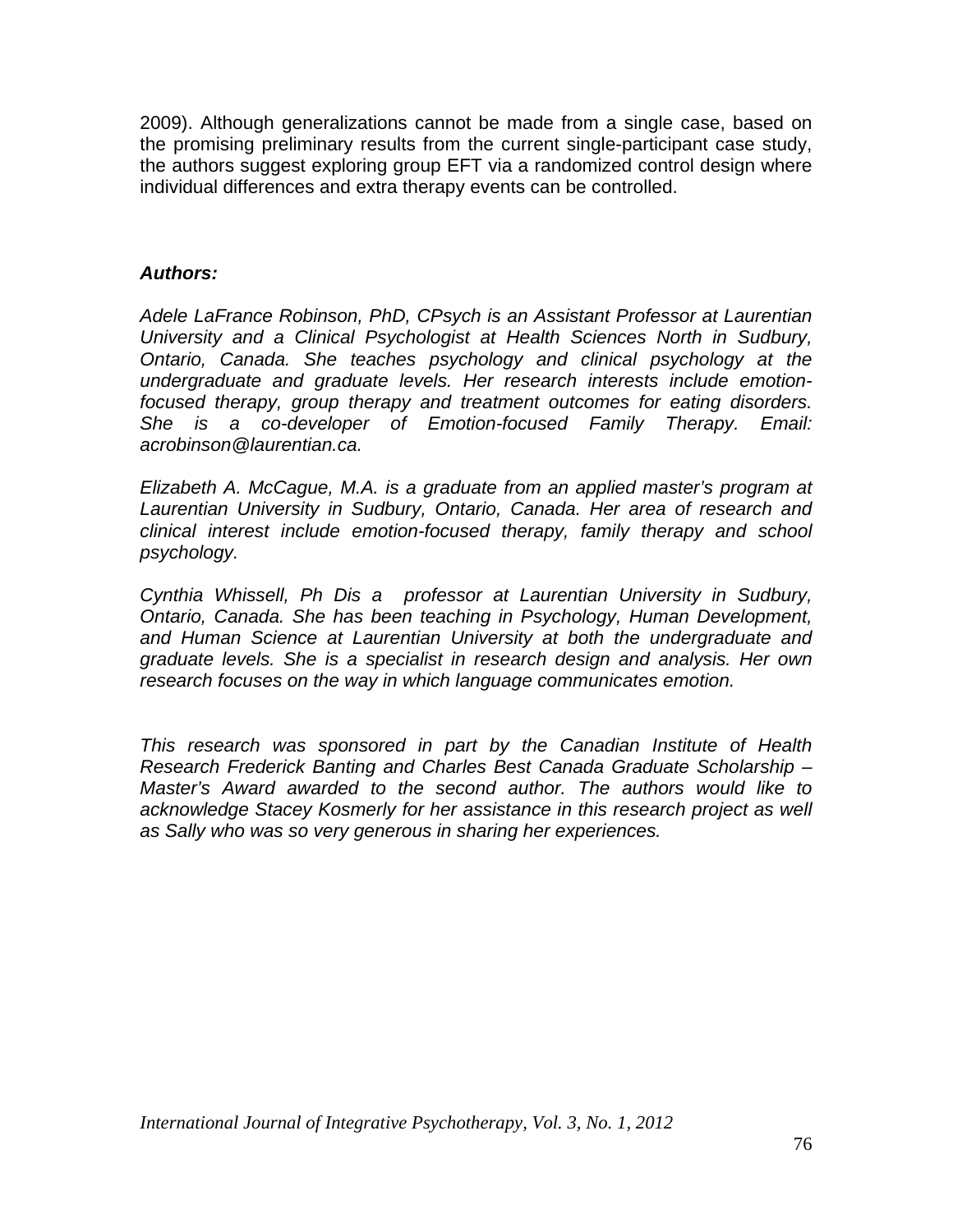# **References:**

- Angus, L., Goldman, R., & Mergenhaler, E. (2008). Introduction. One case, multiple measures: An intensive case-analytic approach to understanding client change processes in evidence-based, emotion-focused therapy of depression. *Psychopathology Research*, *18*(6), 629-633.
- Beck, A., Steer, R., & Brown, G. (1996). *Manual for the Beck Depression Inventory–II.* San Antonio, TX: Psychological Corporation.
- Beck, A., Epstein, N., Brown, G., & Steer, R. (1988). An inventory for measuring clinical anxiety: Psychometric properties. *Journal of Consulting and Clinical Psychology*, *56*(6), 893–897.
- Bohart, A. & Boyd, G. (1997). *Clients' construction of the therapy process: A qualitative analysis. Poster presented at the meeting of North American Society for Psychotherapy Research*. Tucson, AZ.
- Carryer, J. & Greenberg, L.S. (2010). Optimal levels of emotional arousal in experiential therapy of depression. *Journal of Consulting and Clinical Psychology*, *78*(2), 190-199.
- Catanzaro, S. & Mearns, J. (1999). Mood related expectancy, emotional experience, and coping behaviour. In I. Kirsch (Ed.), *How expectancies shape experience* (67-91), Washington, DC: American Psychological Association.
- Cisler, J. Olatunji, B., Feldner, M., & Forsyth, J. (2010). Emotion regulation and the anxiety disorders: An integrative review. *Journal of Psychopathology and Behavioural Assessment*, *32*(1), 68-82.
- Courtois, C. & Ford, J. (2009). *Treating complex traumatic stress disorders: An evidence-based guide*. New York, NY: Guilford Press.
- Creswell, J. (2007). *Qualitative inquiry & research design: Choosing among five approaches (2nd ed.)*. Thousand Oaks, CA: Sage.
- Creswell, J. (2003). *Research design: Qualitative, quantitative, and mixed methods approaches (2nd ed.).* Thousand Oaks, CA: Sage.
- Damasio, A. (1994). The brain binds entities and events by multiregional activation from convergence zones. In H. Gutfreud & G. Toulouse, *Biology and computation: A physicist's choice* (pp. 749-758), River Edge, NJ: World Scientific Publishing Co.
- Dessaulles, A., Johnson, S., & Denton, W. (2003). Emotion-focused therapy for couples in the treatment of depression: A pilot study. *The American Journal of Family Therapy*, *31*,(5) 345-353.
- Dolhanty, J. & Greenberg, L. (2007). Emotion-focused therapy in the treatment of eating disorders. *European Psychotherapy*, *7*(1), 97-116.
- Dugas, M., Ladouceur, R., Léger, E., Freeston, M, Langolis, F., Provencher, M., & Boisvert, J-M. (2003). Group cognitive-behavioural therapy for generalized anxiety disorder: Treatment outcome and long-term follow-up. *Journal of Consulting and Clinical Psychology*, *71*(4), 821-825.
- Elliott, R. (2002). Hermeneutic single-case efficacy design. *Psychotherapy Research*, *12*(1), 1-21.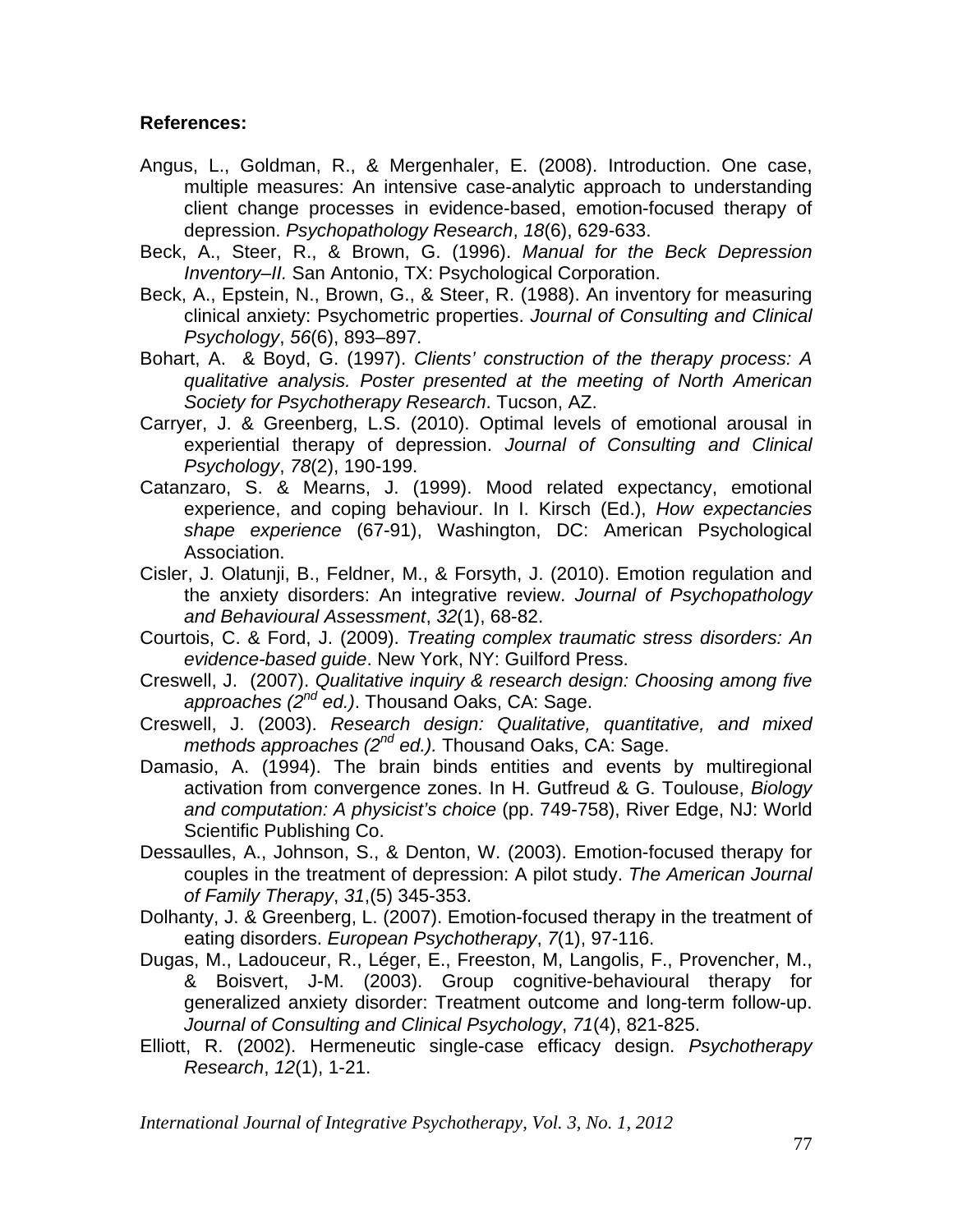- Elliott, R., Partyka, R., Alperin, R., Dobenski, R., Wagner, J., Messer, S., Watson, J., & Castonguay, L. (2009). An adjudicated hermeneutic single-case efficacy design study of experiential therapy for panic/phobia. *Psychotherapy Research*, *19*(4-5), 543-557.
- Elliott, R., Watson, J. , Goldman, R., & Greenberg, L. (2004). *Learning Emotionfocused therapy: The Process-Experiential approach to change.*  Washington, DC, US: American Psychological Association.
- Fehr, S.S. (2010). *101 interventions in group therapy (Rev. ed)*. New York, NY: Routledge/Taylor & Francis Group.
- Gratz, K., & Roemer, L. (2004). Multidimensional assessment of emotion regulation and dysregulation: Development, factor structure, and initial validation of the difficulties in emotion regulation scale. *Journal of Psychopathology & Behavioral Assessment*, *26*(1), 41-54.
- Grats, K. & Tull, M. (2010). Emotion regulation as a mechanism of change in acceptance-and mindfulness-based treatments. In R. A. Baer (Ed.), *Assessing mindfulness and acceptance: Illuminating the process of change.* Oakland, CA: New Harbinger Publications.
- Greenberg, L. (2011). *Emotion-focused therapy.* Washington, DC: American Psychological Association.
- Greenberg, L. (2010). Emotion-focused therapy: A clinical synthesis. *The Journal of Lifelong Learning in Psychiatry. 3*(1), 32-42.
- Greenberg, L. (2008). Emotion and cognition in psychotherapy: The transforming power of affect. *Canadian Psychology*, *49*(1), 49-59.
- Greenberg, L. & Pascual-Leone, A. (2006). Emotion in psychotherapy: A practice-friendly research review. *Journal of Clinical Psychology*, *62*(5), 611-630.
- Greenberg, L., Rice, L., & Elliott, P. (1993). *Facilitating emotional change: The moment by moment process*. New York, NY: Guilford Press.
- Greenberg. L. & Safran, J. (1987). *Emotion in psychotherapy: Affect, cognition, and the process of change*. New York, NY: Guilford Press.
- Greenberg, L. & Warwar, S. (2009). Homework in an emotion-focused approach to experiential therapy. *Journal of Psychotherapy Integration*, *16*(2), 178- 200.
- Greenberg, L. & Watson, J. (2006). *Emotion-focused therapy for depression*. Washington, DC: American Psychological Association.
- Greenberg, L., & Watson, J. (1998). Experiential therapy of depression: Differential effects of client-centered relationship conditions and process experiential interventions. *Psychotherapy Research*, *8*(2), 210–224.
- Greenberg, L., Watson, J., & Goldman, R. (1998). Process-experiential therapy of depression. In L. Greenberg & J. Watson, G. Lietaer (Eds.), *Handbook of experiential psychotherapy* (61-81), New York, NY: Guilford Press.
- Greenberg, Wnuk & Dolhanty, (2007). The Session Feelings Questionnaire. (Unpublished measure). York University, Toronto, ON.
- Guttmacher, J. & Birk, L. (1971). Group therapy: What specific therapeutic advantages? *Comprehensive Psychiatry*, *12(*6), 546-556.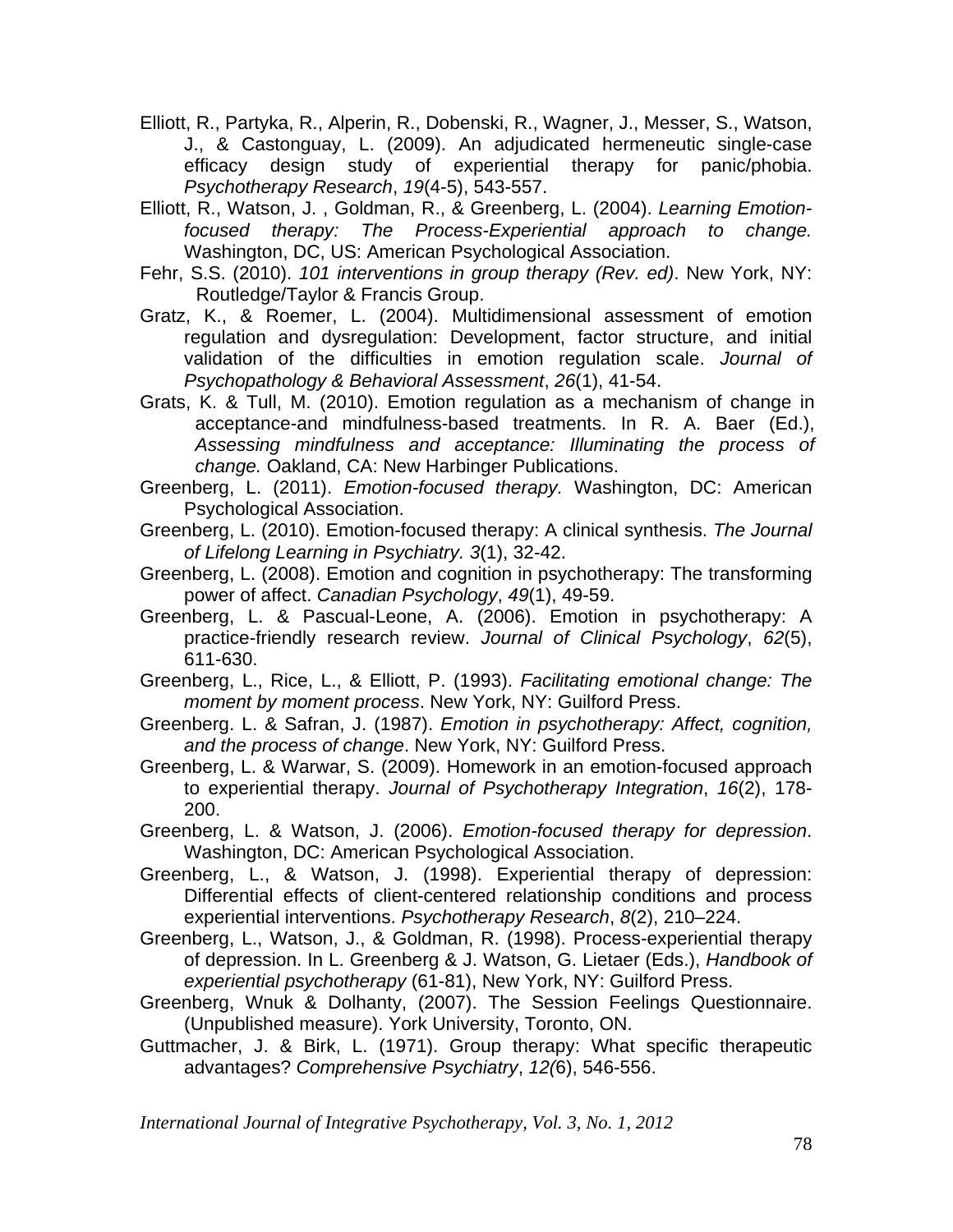- Kimball, T., Wieling, E., & Brimhall, A. (2009). A sense of sisterhood: A qualitative case study of a flexibly structured, long-term therapy group for divorced women. *Journal of Feminist Family Therapy*, *21*(4), 225 -246.
- Jacobson, N. & Truax, P. (1991). Clinical significance: A statistical approach to defining meaningful change in psychotherapy research. *Journal of Consulting and Clinical Psychology*, *59(*1), 12-19.
- Johnson, S. & Denton, W. (2002) Emotionally Focused Couples Therapy: Creating Connection. In A. S. Gurman (Ed.), *The Clinical Handbook of Couple Therapy, (3rd ed.)* (221-250). New York: Guilford Press.
- LeDoux, J. (1996). *The Emotional Brain: The Mysterious Underpinnings of Emotional Life*. New York, NY: Simon & Schuster Paperbacks.
- MacLeod, R., Elliott, R., & Rodgers, B. (2012). Process-experiential/emotionfocused therapy for social anxiety: A Hermeneutic single-case efficacy design study*. Psychotherapy Research*, *22*(1), 67-81.
- Maxwell, J.A. (1992). Understanding validity in qualitative research. *Harvard Educational Review*, *62*(3), 279-300.
- McDermott, M. J., Tull, M. T., Gratz, K. L., Daughters, S. B., & Lejuez, C. W. (2009). The role of anxiety sensitivity and difficulties in emotion regulation in posttraumatic stress disorder among crack/cocaine dependent patients in residential substance abuse treatment. *Journal of Anxiety Disorders*, *23*(5), 591-599.
- McLeod, J. & Elliott, R. (2011). Systematic case study research: A practiceoriented introduction to building an evidence base for counselling and psychotherapy. *Counselling & Psychotherapy Research*, *11*(1), 1-10.
- Merriam, S. (2009). *Qualitative research: A guide to design and implementation*. San Francisco, CA: Jossey-Boss.
- Paivio, S. & Greenberg, L. (2001). Introduction: Treating emotion regulation problems. *Journal of Clinical Psychology 57*(2), 153-155.
- Paivio, S. & Nieuwenhuis, J. (2001). Efficacy of emotion focused therapy for adult survivors of child abuse: A preliminary study. *Journal of Traumatic Stress*, *14*(1), 115-133.
- Paivio, S. & Pascual-Leone, A. (2010). *Emotion-focused therapy for complex trauma: An integrative approach.* Washington, DC: American Psychological Association.
- Pascual-Leone, A. (2009). Dynamic emotional processing in experiential therapy: Two steps forward, one step back. *Journal of Consulting and Clinical Psychology, 77*(1)*,* 113-126.
- Pascual-Leone, A., Bierman, R., Robert, A., & Stasiak, E. (2011). Emotionfocused therapy for incarcerated offenders of intimate partner violence: A 3 year outcome using a new whole-sample matching method. *Psychotherapy Research*, *21*(3), 331-347.
- Pascual-Leone, A. & Greenberg, L. (2007). Emotional processing in experiential therapy: Why "the only way out is through". *Journal of Consulting and Clinical Psychology*, *75*(6), 875-887.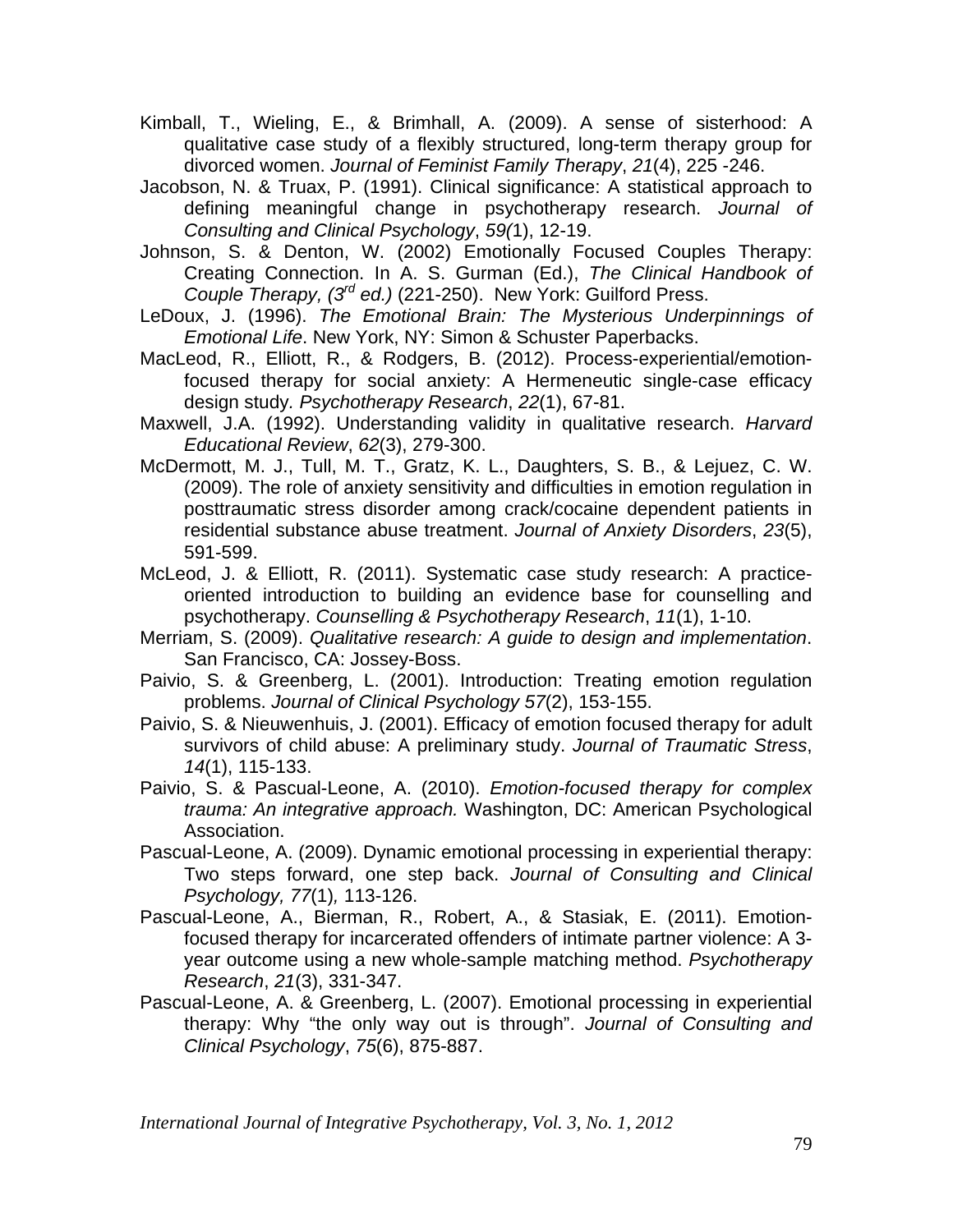- Pos, A. & Greenberg, L. (2012). Organizing awareness and increasing emotion regulation: Revising chair work in Emotion-focused therapy for borderline personality disorder. *Journal of Personality Disorders, 26*(1), 84-107.
- Pos, A. & Greenberg, L. (2007). Emotion-focused therapy: The transforming power of affect. *Journal of Contemporary Psychotherapy*, *37*(1), 25-31.
- Roemer, L., Lee, J., Salters-Pedneault, K., Erisman, S., Orsillo, S., & Mennin, D. (2009). Mindfulness and emotion regulation difficulties in generalized anxiety disorder: Preliminary evidence for independent and overlapping contributions. *Behavior Therapy, 40*(2), 142-154.
- Salters-Pedneault, K., Roemer, L., Tull, M.T., Rucker, L, & Mennin, D.S. (2006). Evidence of broad deficits in emotion regulation associated with chronic worry and generalized anxiety disorder. *Cognitive Therapy and Research*, *30*(4), 469-480.
- Scott, M. (2011). *Simply effective group cognitive behavior therapy: A practitioner's guide*. New York, NY: Routledge/Taylor & Francis Group.
- Seamoore, D., Buckroyd, D., & Stott, D. (2006). Changes in eating behaviour following group therapy for women who binge eat: A pilot study*. Journal of Psychiatric and Mental Health Nursing, 13*(3), 337–346.
- Sicoli, L. (2006). Development and verification of a model of resolving hopelessness in process experiential therapy of depression. *Dissertation Abstracts International, B: The Sciences and Engineering*, *67*(1-B), 560- 560.
- Smith, J. & Eatough, V. (2007). Interpretive phenomenological analysis. In E. Lyons & A. Coyle (Eds.), *Analyzing qualitative data in psychology* (35-50), Thousand Oaks, CA: Sage Publications Ltd.
- Smith, J. & Osborn, M. (2008). Interpretive phenomenological analysis. In G.M. Breakwell (Ed.), *Doing social psychology research,* Oxford, UK: The British Psychological Society & Blackwell Publishing Ltd.
- Stiles, B., Osatuke, K., Glick, M., & Mackay, H. (2004). Encounters between internal voices generate emotion: An elaboration of the assimilation model. In H. H. Hermans & G. Dimaggio (Eds.), *The dialogical self in psychotherapy* (91–107). New York: Brunner-Routledge.
- Tiuraniemi, J. & Korhola, J. (2009). Cognitive group therapy for depressive students: The case study. *International Journal of Qualitative Studies in Health and Well-being*, *4*(3), 133-144.
- Tull, M., Barrett, H., McMillan, E., & Roemer, L. (2007). A preliminary investigation of the relationship between emotion regulation difficulties and posttraumatic stress symptoms. *Behavior Therapy*, *38*(3), 303-313.
- Vujanovic, A., Zvolensky, M., & Bernstein, A. (2008). The interactive effects of anxiety sensitivity and emotion dysregulation in predicting anxiety-related cognitive and affective symptoms. *Cognitive Therapy and Research*, *32*(6), 803-817.
- Warwar, S. (2003). Relating emotional processes to outcome in experiential psychotherapy of depression, [Doctoral dissertation]. York University, Toronto, ON.